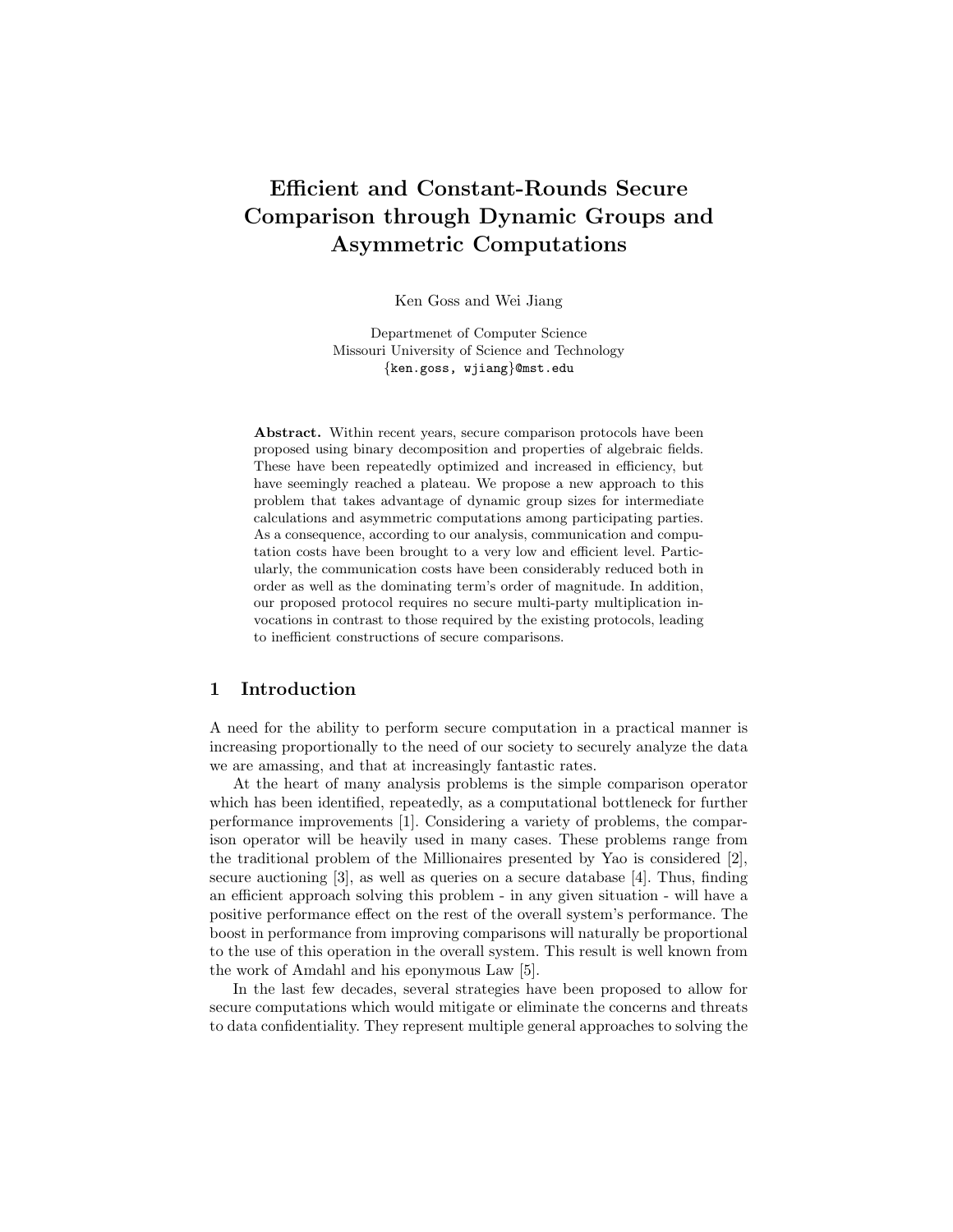problem with various benefits and costs. Within the realm of secret sharing, two main classes of these approaches to providing a secure comparison exist. First, there are approaches based on binary decomposition. Another class of protocols exploits properties of finite field arithmetic. This is done through indirect comparisons with transformed values, which are logically combined to form the results of the desired comparison.

In general, the approaches currently known have been steadily improving. However, it seems that a plateau has been reached. These approaches represent constant rounds solutions, but the costs of their communications are still high with respect to the values on which they operate. This is at least partially due to the trade-off made in each of their work to achieve constant rounds. In order to achieve constant rounds, greater local computations and communications costs were sacrificed. This is related to the results for unbounded fan-in multiplication given in the work of Bar-Ilan and Beaver [6]. Given that these approaches require this result to be able to reduce their round complexity to a constant, and by selfadmission [7], it seems unlikely to drop considerably further within the currently explored veins of inquiry. It is our desire to present a different approach.

### 1.1 Our Contributions

An important link in the extant work in the field is that all the current secret sharing based protocols are symmetric; that is, all parties perform identical computations on their locally held shares of the data. We propose an asymmetric secure comparison protocol, based on secret sharing, that allows for greater efficiency than previous protocols with respect to required execution rounds, local computational requirements and communications. In our proposed protocol, the following features lead to the efficiency gain:

- Without using Shamir's secret sharing scheme, no two parties need to execute the exact same instructions.
- This asymmetry allows for the control of individual pieces of knowledge to further minimize computation and communication complexities.
- It is important to note, however, that this introduction of asymmetry makes the resulting protocol more difficult to prove secure in general, as well as more difficult to secure against malicious adversaries specifically.
- Additionally, where possible, we take advantage of differing representations of values and field magnitudes for randomization and intermediate secure computations. This further reduces computation and communication costs.
- Most notably, by making use of the group  $\mathbb{Z}_2$ , we are able to compute xor locally, without secure multiplications.

We base our protocol on an additive secret sharing scheme and adopt the semi-honest or honest-but-curious adversary model. Our protocol is very efficient with respect to other contributions in the field, as can be seen by consulting Tables 1 and 2, representing online and total complexities respectively (where all the compared protocols are secure under the semi-honest model). Overall,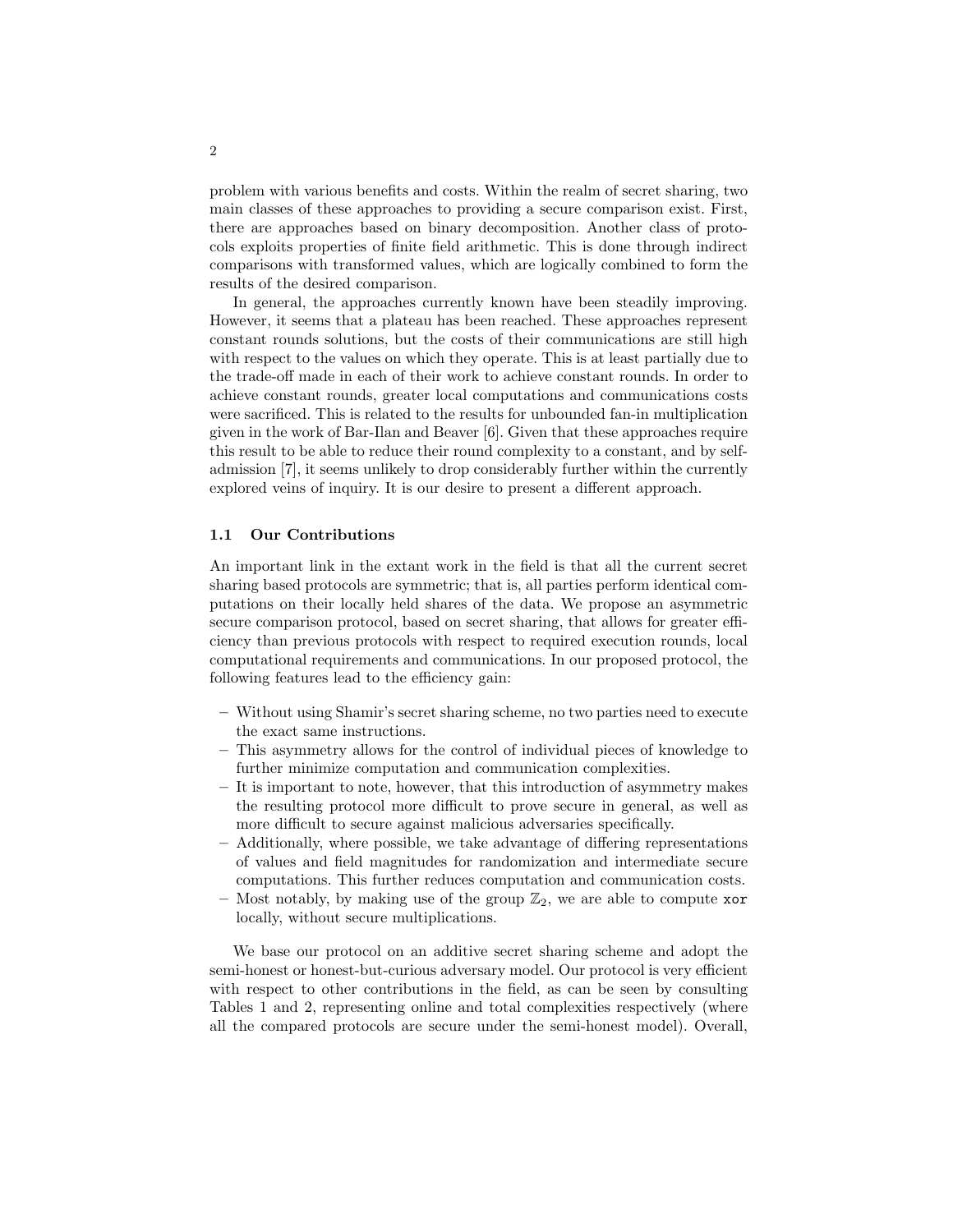our proposed protocol requires 5 rounds, and the communication costs are on the order of  $7\ell \log_2 \ell + 26\ell + 11 \log_2 \ell + 32$  bits for private inputs consisting of at most  $\ell$  bits such that  $\ell = \log_2 N$  for some N defining the group used for the underlying secret sharing scheme and sufficiently large to represent the values being compared. No secure multi-party multiplication invocations are required. Furthermore, our local computations are guaranteed to be less than those of the other protocols currently extant in the literature. This is due to our local operations being almost exclusively shifts, additions and multiplications, in a simple sense. We do not rely heavily on a large number of group elements being multiplicatively inverted, nor do we require solutions to a large set of systems of equations to be solved. Many of these operations are required by other works.

The communication complexities are described in terms of the required number of bits to be transmitted. This is a sharp contrast to the common convention of the currently optimized works in the area requiring a communication complexity represented by a count of secure multiplication invocations. The comparisons that follow are all calculated under the assumption that all the schemes are employing the secret sharing scheme chosen by their designers. A single secure multiplication under the Shamir secret sharing scheme requires, for  $m$ parties, assuming appropriate choices for the degree and threshold,  $m(m - 1)\ell$ bits to be communicated between the parties. For 3 parties and a protocol requiring  $24\ell + 26 \log_2 \ell + 4$  multiplication invocations, this results in more than  $144\ell^2 + 156\ell \log_2 \ell + 24\ell$  bits to be transmitted, a distinctly larger quantity than our proposed protocol. This is calculated directly from analyzing the number of bits required for a secure multiplication according to the method common for Shamir's secret sharing scheme [8]. The communication requirements and the number of required rounds would both grow even more, if these protocols were implemented under additive secret sharing because secure multiplication under additive secret sharing is more expensive (in rounds and bits transmitted) than that under Shamir's secret sharing. For all the following analysis, we assume 3 parties, the same as we propose for our own protocol. We then simply multiply the number of bits required for a single Shamir secure multiplication by the number of expected multiplication invocations to yield the figures we present. For our protocol consisting of an arbitrary number of parties, the complexity is dependent on both  $\ell$  and m. We also generalize the analysis of the existing protocols when we discuss this extension separately in Section 5.2.

It is important to note, however, that the figures given for required communications according to the requirements for secure multiplication invocations are, by definition, not a tight bound. Other operations, most frequently invoked, the reveal operation, also require communication. The extant work neglects this operation by explaining that its cost is insignificant in the larger scheme of the protocols, and the resulting increase would grow only the coefficients but not the order of the communication complexity, which is negligible from an asymptotic point of view. Many reveal operations to rebuild shared values will be required with many of the intermediate steps of other protocols, particularly with prefix products due to the use of the procedure given by Bar Ilan and Beaver [6]. In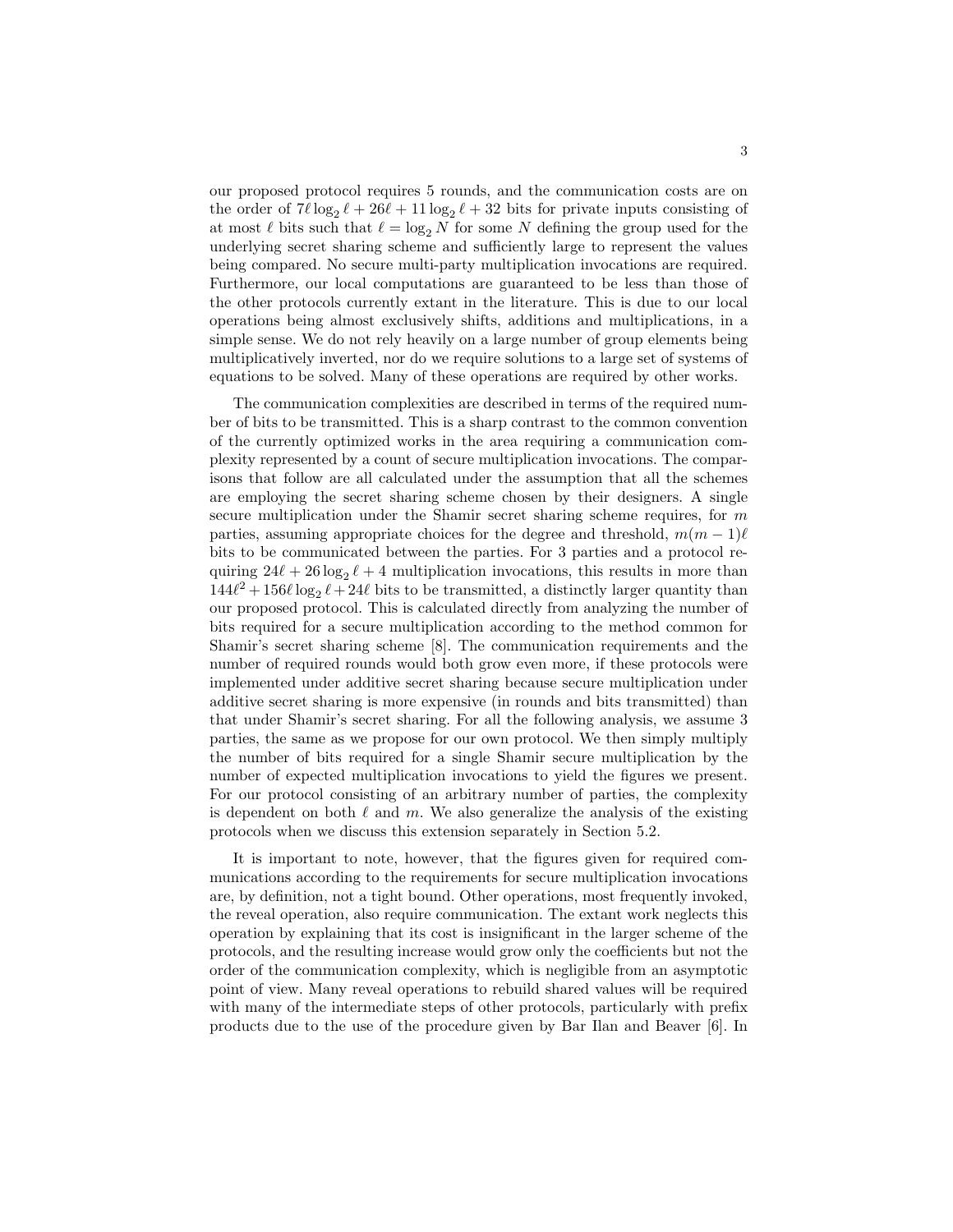reality, the communication complexity of a reveal is the same as that of a secure multiplication under Shamir secret sharing. Due to these reasons, it is not considered negligible from our perspective, and this is why we draw the readers attention to this looseness in the cited analysis. In the analysis of our protocol, we make no use of such simplifications or insignificance assumptions. In contrast, the included complexity analysis for our protocol is exact.

Additionally we differ with respect to the round complexity analysis given by [9], in that we have a more strict definition of of a computational round, as discussed in Section 4.3. This stricter definition leads to a somewhat higher count of rounds than that given in the analysis published by the authors. To summarize the extant work in the field with respect to round and communication complexities, we offer Tables 1 and 2 based on the summary present in [7]. The following complexities for our table have been obtained directly from the table in the referenced work by the method mentioned previously. Similar to the work of Reistad and Toft [7], the "A" denotes arbitrary input in the group used for the secret sharing scheme, while "R" denotes a domain of input which is restricted to a proper subset of the group. Here, it is very clear that the communication costs of our protocol are significantly less than any other of which we are aware, by a considerable factor on the dominating term and a reduction of order overall.

Non-constant round secret sharing based secure comparison has not gained much attention from the research community since it can be straightforwardly implemented. As the domain of the values being compared increases, communication cost generally dominates local computation cost. Thus, recent research has been primarily focused on reducing the communication complexity. Homomorphic encryption based secure comparison protocols do exist [10, 11]. Their main advantage is that, at minimum, only two parties are needed to perform the necessary computations. However, they are computationally more expensive than secret sharing based approaches. In this paper, we limit our scope to constant-round secret sharing based secure comparison protocols.

| Presented in           |    | Type Online Rounds | Bits transmitted online                                                    |
|------------------------|----|--------------------|----------------------------------------------------------------------------|
| 12                     | A  | 37                 | $126\ell^2 \log_2 \ell + 336\ell^2$                                        |
| $\left[13\right]$      |    |                    | $90\ell^2 + 30\ell$                                                        |
|                        |    |                    | $\sqrt{108\ell^2 + 48\ell}$                                                |
|                        | R. |                    | $24l^2 + 6l$                                                               |
| 9                      | R. |                    | $42\ell^2 + 42\ell\kappa + 18\ell$                                         |
| This Paper Section 4.1 | А  | 5                  | $6\ell \log_2 \ell + 22\ell + 9 \log_2 \ell + 28$                          |
| This Paper Section 5.1 |    |                    | $\left  2\ell^2 + 4\ell \log_2 \ell + 19\ell + 4 \log_2 \ell + 16 \right $ |

Table 1. Online round and communication complexity for secure comparison protocols

The overall progression of our proposed protocol on a high level is somewhat similar to that of Damgård et al  $[12]$  from Section 2.1. The parties share their private values in a bit decomposed manner. They cooperate in the construction of a mask related to the differing bit of greatest significance. Finally, the mask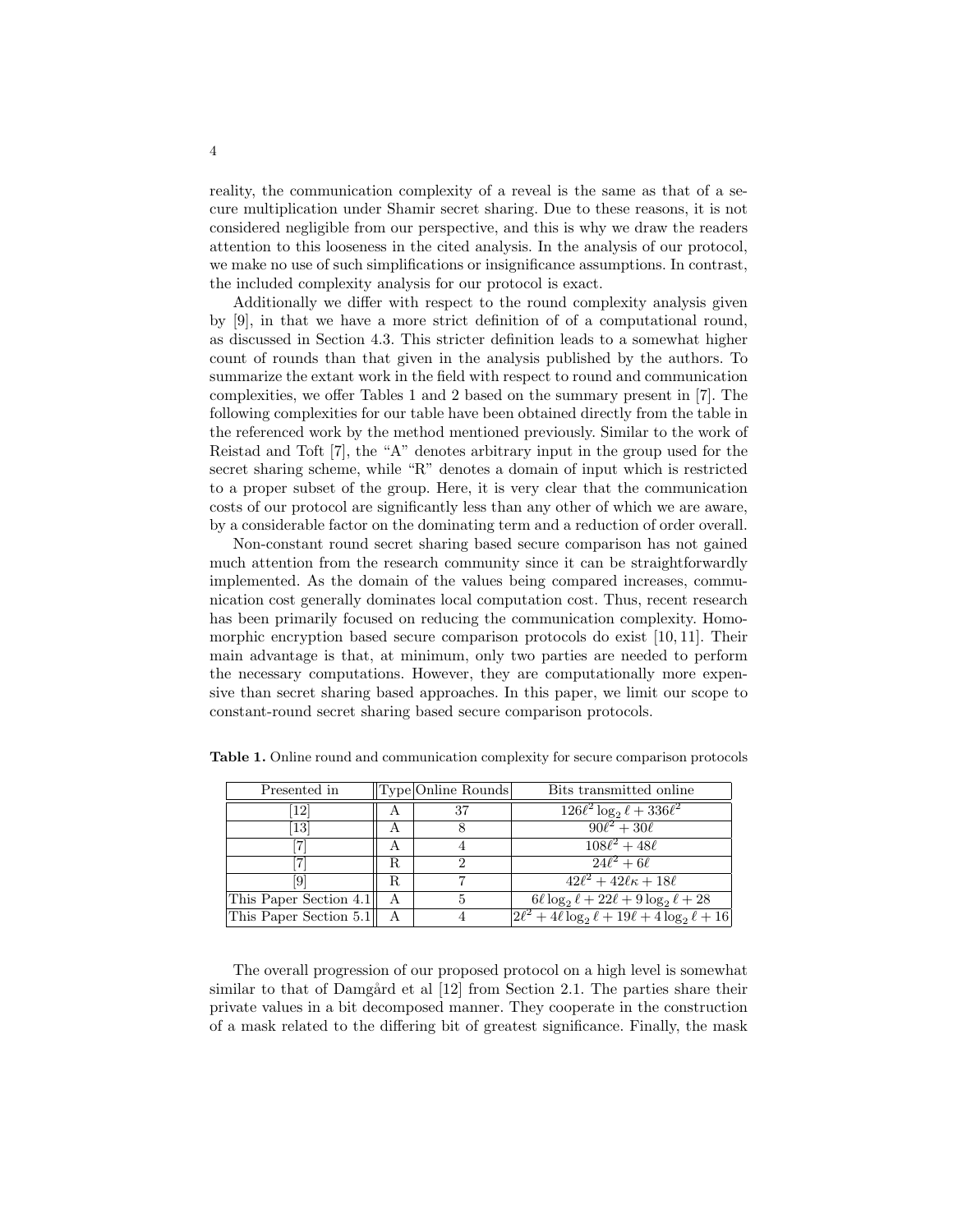| Presented in                 |                | Type Overall Rounds | Bits transmitted overall                                    |
|------------------------------|----------------|---------------------|-------------------------------------------------------------|
| 12                           | $\overline{A}$ |                     | $\sqrt{1104\ell^2 \log_2 \ell + 1254\ell^2}$                |
| $\left\lceil 13\right\rceil$ |                | 15                  | $\sqrt{1674\ell^2+30\ell}$                                  |
|                              | А              | 10                  | $\sqrt{918\ell^2 + 2592\ell \log_2 \ell + 144\ell}$         |
|                              | R              |                     | $162\ell^2 + 216\ell \log_2 \ell + 30\ell$                  |
| [9]                          | R.             |                     | $\frac{60\ell^2 + 60\ell\kappa + 18\ell}{\sqrt{6}}$         |
| This paper Section 4.1       | A              |                     | $7\ell \log_2 \ell + 26\ell + 11 \log_2 \ell + 32$          |
| This paper Section 5.1       |                |                     | $2\ell^2 + 5\ell \log_2 \ell + 23\ell + 6 \log_2 \ell + 22$ |

Table 2. Overall round and communication complexity for secure comparison protocols

is used to identify which of the values is greater through differences found with respect to earlier calculated intermediate values. These differences are used to build shares of the final result.

## 1.2 Organization

The rest of the paper is organized as follows: In Section 2, we present and discuss a closely related secure comparison protocol that is fundamental to several protocols analyzed in this paper. Next, in Section 3, we enumerate and describe the necessary properties of a secret sharing scheme adopted in our protocol, and provide discussion related to their complexity and composition in our work. We also introduce the adversary models and the security settings for our protocol. Then, we present our protocol in detail in Section 4, describing its functionality and procedure along with analysis concerning its complexity, security, and correctness. Our proposed protocols to follow are intended for various scenarios, and complexity preferences. Our first proposed protocol, discussed in section 4.1, deals with values that are privately held by two of the parties. Our second proposed protocol represents a potentially desirable trade-off in complexity and is discussed in Section 5.1. Finally, we discuss how our protocol can be generalized to larger groups of parties than merely three, and suggest an approach in which our protocol can be transformed to handle values which already exist in a bitwise shared format. We conclude by summarizing our contribution in Section 6, and indicate areas for future research directions.

## 2 Related Work

Yao's well known construction, garbled circuits and his associated motivator, the Millionaire's Problem, is an early approach to the possibility of a secure multiparty protocol to affect the comparison of two private values [2, 14]. There have been a number of concerns regarding the efficiency of this scheme, and there are many dramatically optimized solutions [15–18]. Yet, for large private data sets, they are still not feasible for a practical situation dealing heavily with arithmetic operations. Secret sharing approaches are generally preferable in this setting as noted in [19] and there are desires for stronger security guarantees.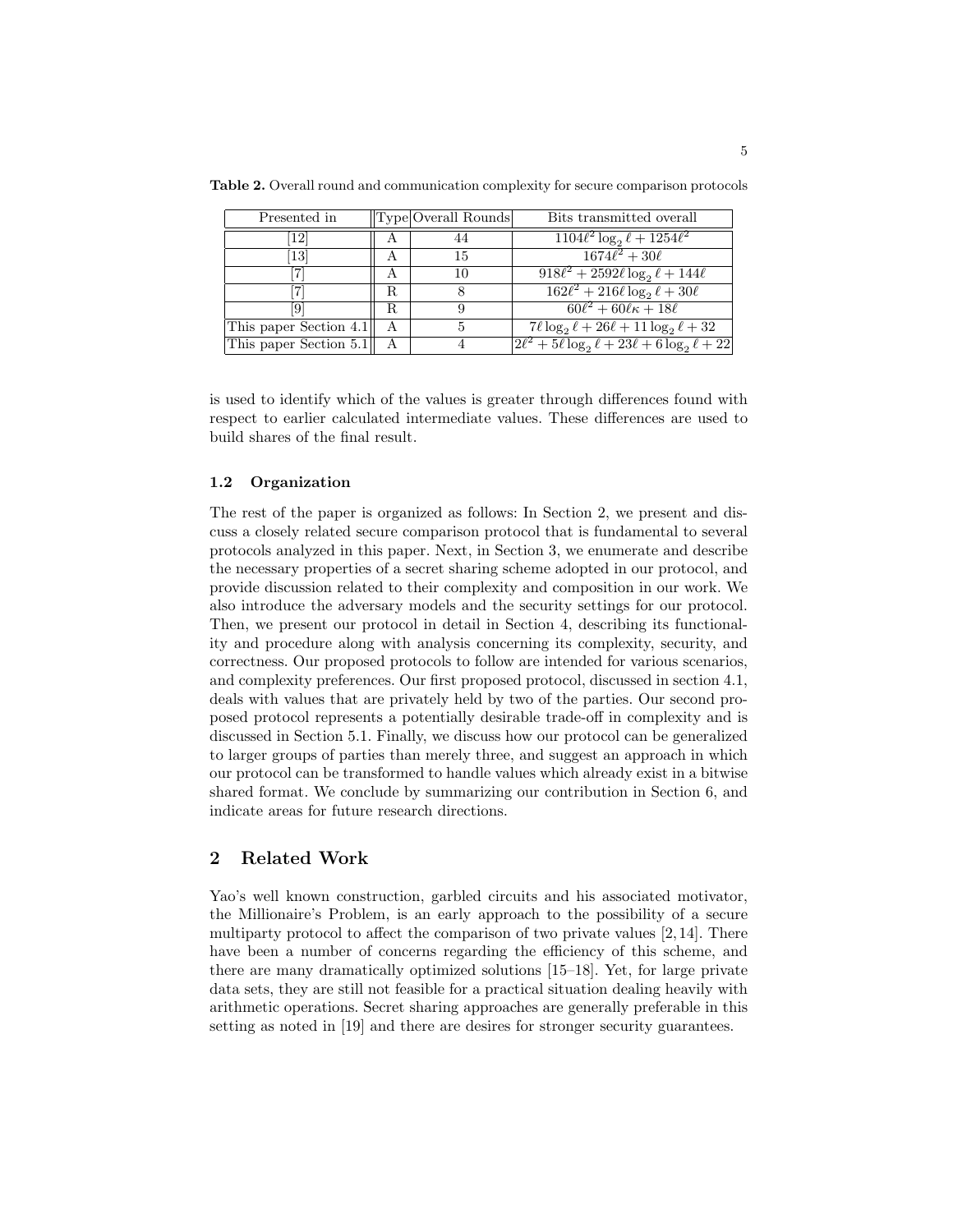Methods also exist for the implementation of this functionality based on homomorphic encryption [11, 20–22]. These operate on a very different set of principles and security guarantees than our present work, and in general, are prone to be less efficient than methods based on secret sharing schemes [23]. This is due primarily to the comparatively large keys required to assure security [24]. Without some fundamental change regarding this requirement and the assumptions of public key cryptography, is unlikely to be significantly reduced. While homomorphic encryption based secure comparison protocols are necessary in the two-party setting, in this paper, we focus on secret sharing based approaches which requires at least three parties.

The two main approaches based on secret sharing, as introduced earlier, are methods based on changing the representation of the shared values via bit decomposition [12], and those employing a series of tests related to the properties of finite field arithmetic [13]. Later improvements and optimizations to each of these methods have been published subsequent to the original proposition of the first of each approach. We have chosen to present and discuss the work of Damgård et al [12] due to the foundational place in the literature, clear representation of the underlying principles it represents, and relation to our general approach. Some of the optimizations on this method were proposed in [7, 9, 13].

The latter strategy, that of exploiting properties of finite field arithmetic seeks to affect a comparison through intermediate comparisons and some logic to bring the meaning of these intermediate comparisons together to form the desired solution. This method was introduced in the work of Nishide and Ohta [13]. Other optimizations have since come which cut back on the complexity and number of intermediate calculations necessary based on some restrictions to the domain of values which are shared and compared [7, 25]. We do not give these results as thorough a treatment due to the drastic difference in the approach, unrelated to our methods, though their complexities are important for consideration relative to the results of others as well as comparison with the complexity of our proposed solution which are all reported in Tables 1 and 2.

#### 2.1 Damgård et al

The first known constant rounds result in this area is due to the work of Damgård et al [12]. In this setting, secretly shared values must first be bit decomposed among the parties involved in the computation. Alternatively, the values may exist as bitwise shares initially. This means the protocol takes as input bit decomposed shares of the private values to be compared. If this procedure is necessary, though expensive, it is potentially beneficial when other bit-wise operations may be seen as advantageous. If other bit-wise operations are desirable, the cost incurred in this scheme for bit decomposition may be amortized somewhat across all those sub-protocols which require it.

Addressing the comparison directly, it begins with a bitwise xor between the two values is computed. The result from the xor is used as the input to a prefix or. This results in a series of shared bits such that all the most significant bits are zero until the first difference in the original values was encountered. Following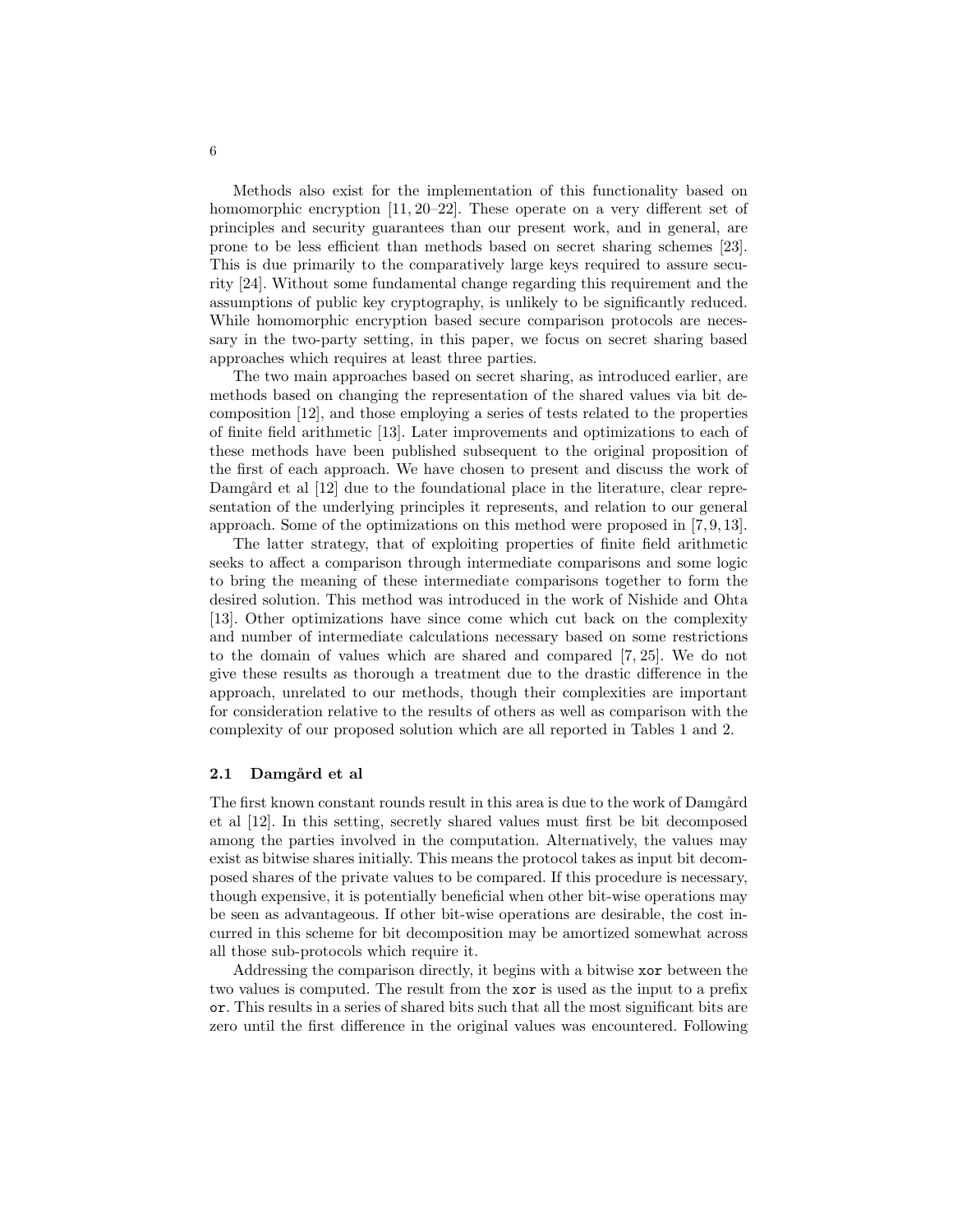that bit location down to the least significant bit, all bits are set. Next, from least to most significant bits, a pairwise subtraction is computed finding the difference between each bit and the next most significant bit in the series. The result from this step is a series of bitwise shares such that all shared bits are shares of zero with at most one exception: the location of the most significant difference between the two original inputs. The last several steps perform secure bitwise multiplications to extract the value of the original input at the location of the most significant difference. The key steps are given in Algorithm 1.

| <b>Algorithm 1:</b> BIT-LT from Damgard et al [12]                                            |
|-----------------------------------------------------------------------------------------------|
| <b>Input:</b> bitwise shares of integers a, b denoted $ a _B$ , $ b _B$ with individual bits  |
| denoted $[a_0]_p \dots [a_{\ell-1}]_p$ where $\ell = \lceil \log_2 p \rceil$                  |
| <b>Output:</b> shares of the single bit result $ c _n$                                        |
| begin<br>$\mathbf{1}$                                                                         |
| for $i = 0, \ldots, \ell - 1$ do<br>2                                                         |
| $[e_i]_p \leftarrow XOR([a_i]_p, [b_i]_p)$<br>3                                               |
| end<br>$\overline{\mathbf{4}}$                                                                |
| $([f_{\ell-1}]_n, \ldots, [f_0]_n) = \text{PRE}_{\vee}([e_{\ell-1}]_n, \ldots, [e_0]_n)$<br>5 |
| $[q_{\ell-1}]_p = [f_{\ell-1}]_p$<br>6                                                        |
| for $i = 0, \ldots, \ell - 2$ do<br>7                                                         |
| $[q_i]_n \leftarrow [f_i]_n - [f_{i+1}]_n$<br>8                                               |
| end<br>9                                                                                      |
| for $i = 0, \ldots, \ell - 1$ do<br>10                                                        |
| $[h_i]_p \leftarrow \text{MULT}([q_i]_p, [b_i]_p)$<br>11                                      |
| end<br>12                                                                                     |
| $[h]_p \leftarrow \sum_{i=0}^{\ell-1} [h_i]_p$<br>13                                          |
| Output $[h]_p$<br>14                                                                          |
| 15 end                                                                                        |

Though there is a fairly high computational complexity and communication cost, this important result demonstrates constant rounds secure comparison is indeed possible and well within feasibility.

## 3 Preliminaries

In our work, we make use of the additive secret sharing scheme. The approach under additive secret sharing makes use of a different set of mathematical principles to achieve secure multiparty computation than the more widely referenced Shamir scheme, though modular arithmetic still lies at the core of its security. The underlying security is dependent on the fact that adding any value to a uniformly and randomly selected value, modulus a value delimiting the group,  $N$ , is still uniformly random. Therefore, it is impossible to say what the non-random component of the sum was, when considering only the resulting sum. In this context, the sum is unconditionally secure since any adversary, unbounded by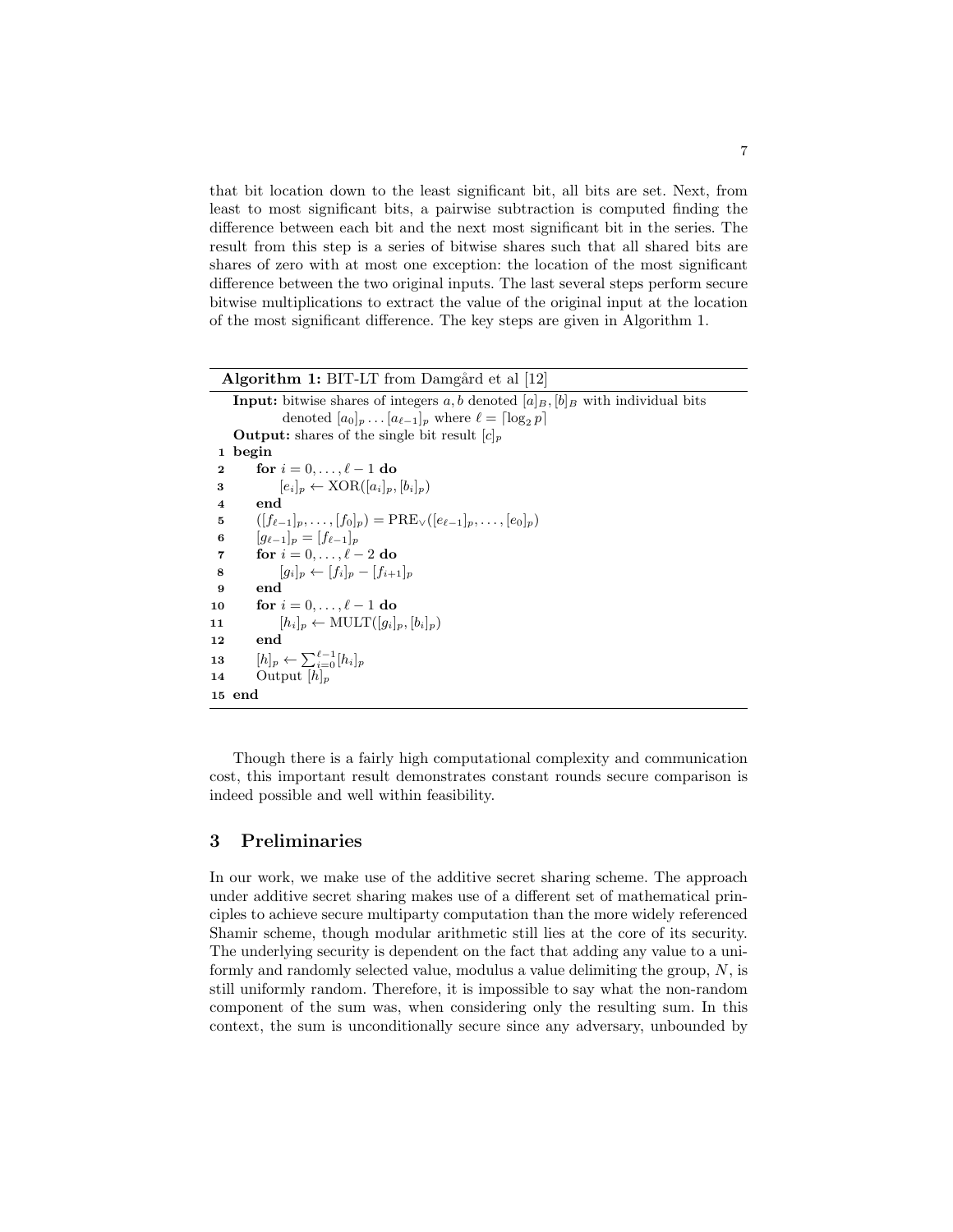limits on computational power, can do no better than a random guess on what the original values may have been. This security is similar in principle to the unconditional security guarantees of the one-time pad, which has the weakness of inability to reuse the pad due to leaks in information. In the setting of secret sharing, no such concerns exist. For each and every share, new uniform random values are selected, used, and distributed, which removes the risk for information leakage from padding value reuse. If a shared value is revealed, its former shares may no longer be securely used without risk of information disclosure.

#### 3.1 Operations and Notations in Linear Secret Sharing Schemes

We require that any secret sharing scheme to be used have the ability to perform the following operations:

- Share: given a particular value x, generate shares of x, denoted by  $[x]_N^{P_j}$ , in a group defined by a modulus N for each party  $P_j$ . This must be done in a way that they can be uniquely recombined in a method applicable to the scheme to reconstruct the original value.
- Reveal: a sufficient number of shares  $[x]_N^{P_j}$  can be recombined to reveal the original value x.
- Add with a public constant: given shares  $[x]_N^{P_j}$ , and a public constant c, execute the necessary operations to calculate  $c + [x]_N^{P_j} = [c + x]_N^{P_j}$ . In a linear secret sharing scheme, this can be done locally.
- Add shares: given two shared values  $[x]_N^{P_j}$  and  $[y]_N^{P_j}$ , calculate the sum of their values in a shared form. This can be executed without communications by using the addition operation implemented in the secret sharing scheme, i.e.,  $[x]_N^{P_j} + [y]_N^{P_j} = [x+y]_N^{P_j}$ .
- Multiplication by a public constant: given shares  $[x]_N^{P_j}$ , and a public constant c, execute the necessary operations to calculate  $c[x]_N^{P_j} = [cx]_N^{P_j}$ . In a linear secret sharing scheme, this can be done locally without communication among the parties.

### 3.2 Random Shift

In our protocol, we will make use of a random permutation. This permutation  $\pi$ is encoded as an integer in  $\mathbb{Z}_\ell$  requiring  $\log_2 \ell$  bits. We use a specific kind of cyclic permutation called a circular shift. It is important to note that this is not a fully random permutation, in the sense that the placement of all values in the vector after permutation are totally independent from their location previously. In our permutation, we only are concerned about shifting one element in an array by a uniformly random amount. In a circular shift, every element that was previously adjacent to another element will maintain that relation in the permuted vector. Given a value encoding the permutation, the values are circularly shifted right that number of index locations. We denote this as applied to a vector  $v$ by shift<sub>π</sub> $(v)$ , and similarly for an inverse shift<sub>π</sub><sup>1</sup> $(v)$ . We only require that one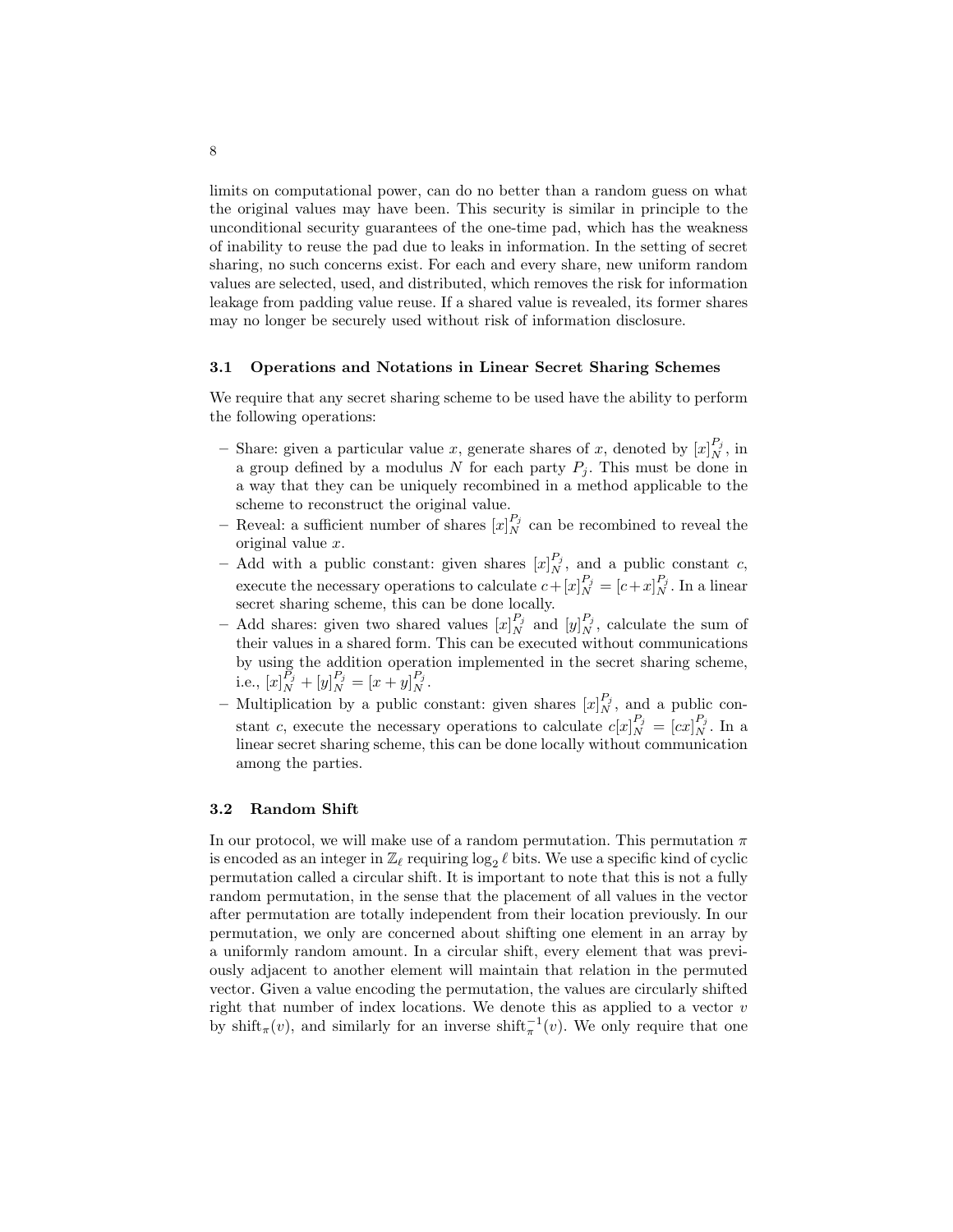location, for our protocol, the location of the bit flagging the index of the most significant bit difference, be able to be moved to any other array location with a uniform probability. In our use, every other element in the array is meaningless and uniformly random by design, and therefore does not leak any information, whether it maintains some relative position with respect to the bit location of interest or not. Our use is similar to this type of shift permutation in [7]. Consider a trivial example for a vector v consisting of 4 entries  $v = \langle 0, 1, 2, 3 \rangle$ ; thus,  $\pi \in \{0, 1, 2, 3\}$  or equivalently in binary form  $\pi \in \{00, 01, 10, 11\}$ . If we are interested in the ability to move the bit position 0 to any position within the array, consider the uniform random choice between the options presented in the application of the permutation for each the options demonstrated in Table 3.

Table 3. Small Cyclic Permutation Illustration

|                              |    | Initial Vector Permutation Permuted Vector |
|------------------------------|----|--------------------------------------------|
| $\langle 0, 1, 2, 3 \rangle$ | 00 | $\langle 0,1,2,3 \rangle$                  |
| $\langle 0, 1, 2, 3 \rangle$ | 01 | $\langle 3,0,1,2\rangle$                   |
| $\langle 0, 1, 2, 3 \rangle$ | 10 | $\langle 2,3,0,1\rangle$                   |
| $\langle 0, 1, 2, 3 \rangle$ |    | $\langle 1, 2, 3, 0 \rangle$               |

Clearly, 0 can be in any vector location with equal probability following the application of the permutation. This amounts to a uniform random shift in the elements which would effectively hide its previous location. Again, we do not care at all about any of the values of other elements, or their locations - in either an objective or relative sense. Thus, this permutation approach efficiently, securely, and correctly achieves our desire to hide the sole piece of information about which we have concern.

#### 3.3 Security Definitions and Adversary Model

Aside from the correctness and efficiency of any of the extant protocols, an important consideration is the security guarantee that can be derived from their execution. Toward the end of proving security, we have generally followed the proof style and conventions, as well as the information theoretic expansions on security proof developed by Crépeau et al [26] and Goldreich [27]. The goal in this setting is to demonstrate for an arbitrary functionality  $f$ , there exists an equivalence of information disclosure between the ideal execution of a protocol and a real execution of a protocol implementing the same ultimate functionality.

The "ideal" model is defined as a protocol implementing the desired functionality f corresponding to the desired function the parties wish to compute, in a highly idealized setting. As an example, an ideal protocol trivially implemented for two semi-honest parties by algorithm  $A = A_1, A_2$  consists of each party sending their private inputs  $x$  and  $y$  to a trusted third party implementing functionality  $f$ . These private inputs  $x$  and  $y$  are associated with their respective input domains  $X$  and  $Y$ . In this ideal model, the trusted third party executing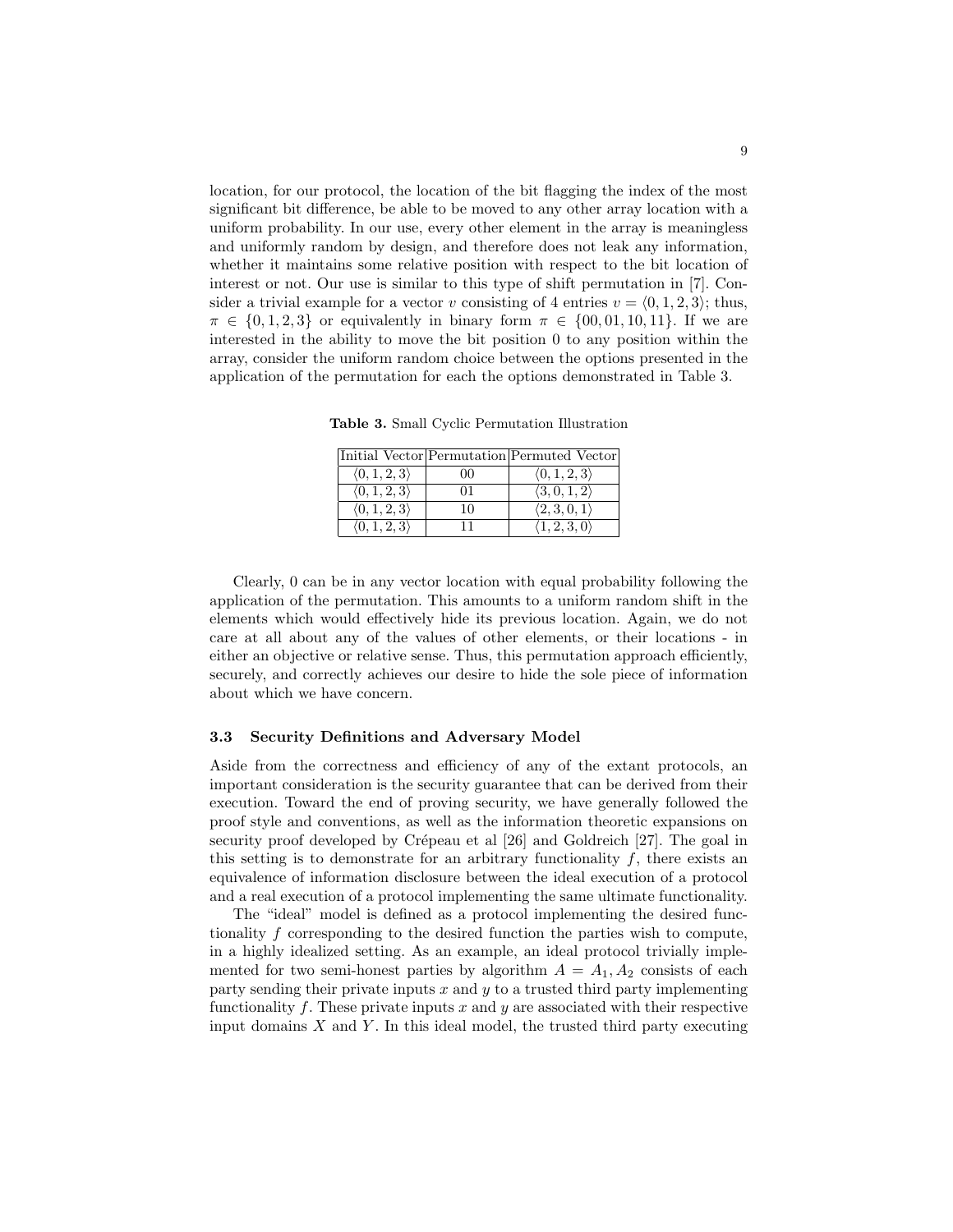f simply returns the output  $\underline{u} \in U$  and  $\underline{v} \in V$  to  $A_1$  and  $A_2$  respectively, where U and V are the output domains. There is also an auxiliary input  $z \in \{0,1\}^*$ available to both parties. In the case that a component of A is compromised and behaves maliciously, the only possible changes that can be done are alterations in their input or output. The  $u$  and  $v$  are underscored in this presentation so that they can be notationally distinguished from the real model outputs. This model is denoted

$$
(\underline{u}, \underline{v}) = \text{IDEAL}_{f, A(z)}(x, y)
$$

The "real" world model is defined as a protocol implementing functionality f corresponding to the desired result via the execution of a protocol p consisting of admissible algorithms  $B = B_1, B_2$ . The private inputs,  $x \in X$ , and  $y \in Y$ , are accepted as parameters. An auxiliary input  $z \in \{0,1\}^*$  is also available to both parties. The return of this operation is the set of outputs from the execution of the protocol which follows from the interaction of  $B_1$  and  $B_2$ . The real model is symbolically represented as

$$
(u, v) = \text{REAL}_{f, B(z)}^p(x, y)
$$

What is required for perfect security in this case is the demonstration of the equivalence of information disclosure via messages and outputs in interaction which is denoted as

$$
\text{IDEAL}_{f,A(z)}(x,y) \equiv \text{REAL}_{f,B(z)}^p(x,y)
$$

Here, the protocol implemented in the real model is perfectly secure if there exists a pair of algorithms  $A = A_1, A_2$  admissible in the ideal model for every set of algorithms  $B = B_1, B_2$  which are admissible in the real model (where the same parties are honest), for all  $x \in X, y \in Y, z \in \{0,1\}^*$ . For this definition, "admissibility" or "equivalence" is related to information disclosed in the process of protocol execution. An algorithm is admissible if no additional information can be gleaned from the communications implementing its functionality than would be the case in the ideal setting. This is to say that for all outputs in the domains  $U$  and  $V$ , and all possible inputs from the domains  $X$ , and  $Y$ , as well as the additional input Z:

$$
P(\underline{u}, \underline{v} | x, y, z) = P(u, v | x, y, z)
$$

which simply indicates that the joint probability distributions for the outputs are indistinguishable, regardless of the computational power of the adversary. This means there exists no method by which they can be distinguished or separated at all. Thus, the real model is information theoretically secure. This is instrumental as we make arguments for the uniformly random distributions from which our messages, shares, randomizations, and outputs are constructed.

## 4 The Proposed Protocol

In this paper, we propose multiparty secure comparison protocols. Unlike the existing secret sharing based secure comparison protocols, the inputs and inter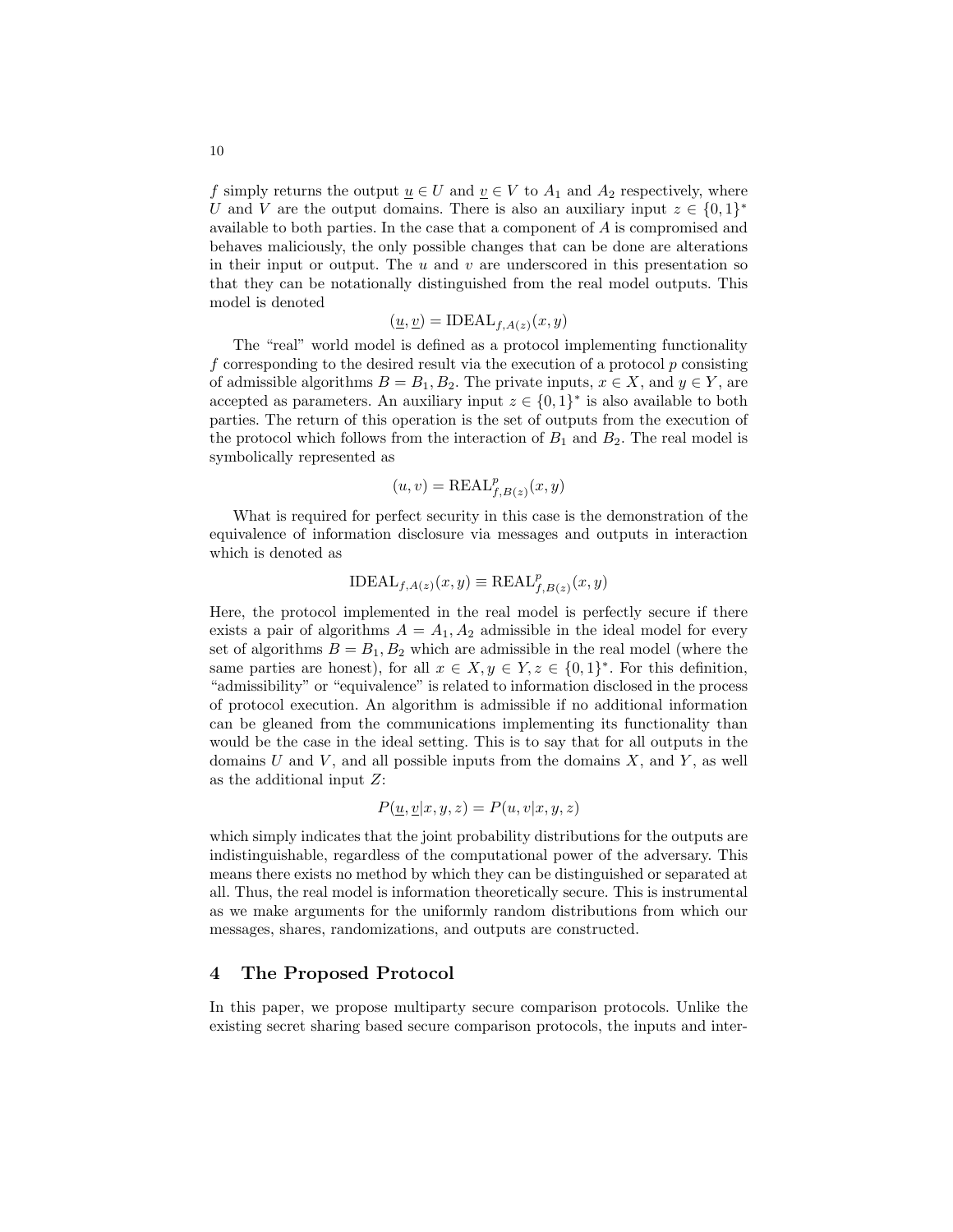mediate computations are not symmetric among the three parties. Expansions to larger numbers of parties are fairly trivial, and can be done based directly on the three-party examples given in the following section. Each protocol considers a different scenario.

- The first protocol allows for a group of three parties to securely compare two private inputs held by two of the three parties. The purpose of the third party is to facilitate secret sharing based secure computations.
- The second protocol presents an option concerning the protocol complexity, with a lower number of rounds.
- For both of the preceding cases, we present an extension of our protocols, and it assumes that the three parties do not know the values they compare, and that they are already shared in a bit decomposed format. This is similar to [12], listed in Tables 1 and 2.

Each proposed protocol targets a unique class of applications. However, they together cover most scenarios related to secure comparison based applications.

#### 4.1 Key Steps and Correctness Analysis for Protocol 1

The main steps of our first proposed protocol are presented in Algorithm 2. Without loss of generality,  $P_1$  has a private input a and  $P_2$  has a private input b. At the end, the protocol returns the secret shares of the comparison result to only  $P_1$  and  $P_2$ . The comparison result 1 indicates  $a \geq b$ , and 0 otherwise. At the beginning of the algorithm, an indexing variable  $i$  is defined for arrays of shared values. Unless otherwise noted, i is used to span the entire array. There are two instances in Step 5 when this is not the case. Overall, a few key design principles are important to recall: 1) xor can be done locally in  $\mathbb{Z}_2$ , without secure multiplication or communication, 2) we employ a summation of bits to avoid other costly multiplications and required communication, and 3) switching groups in which the shares are constructed allows us to further reduce communication costs.

Aside from groups  $\mathbb{Z}_N$  and  $\mathbb{Z}_2$ , we also make use of a group  $\mathbb{Z}_{N_2}$ . We define  $N_2$  to be a prime such that  $\lceil \log_2 \ell \rceil + 1 < \log_2 N_2 < \lceil \log_2 \ell \rceil + 2$ . This is due to the use of the values which will be shared in this group. By inspection in the protocols to follow, specifically Step 5, the maximum possible value which may be shared in this group is  $2(\ell + 1) - 1$  related to  $\gamma'_0$ . Thus, the modulus should have sufficient bitwidth to represent these values, and this gives us the bounds we have defined for its modulus. It is known that a prime must exist in this range from the proof of Bertrand's Postulate which states that, for all  $n > 3$ there exists at least one prime p such that  $n < p < 2n$  [28–30].

The protocol unfolds as follows along with correctness justifications. In the following discussions, note that we refer to values without the level of specificity that is given in the algorithm. For example, shares of a belonging to  $P_1$  and  $P_2$ in  $\mathbb{Z}_2$  may simply be referred to as [a]. For full details please reference the given step in the algorithm.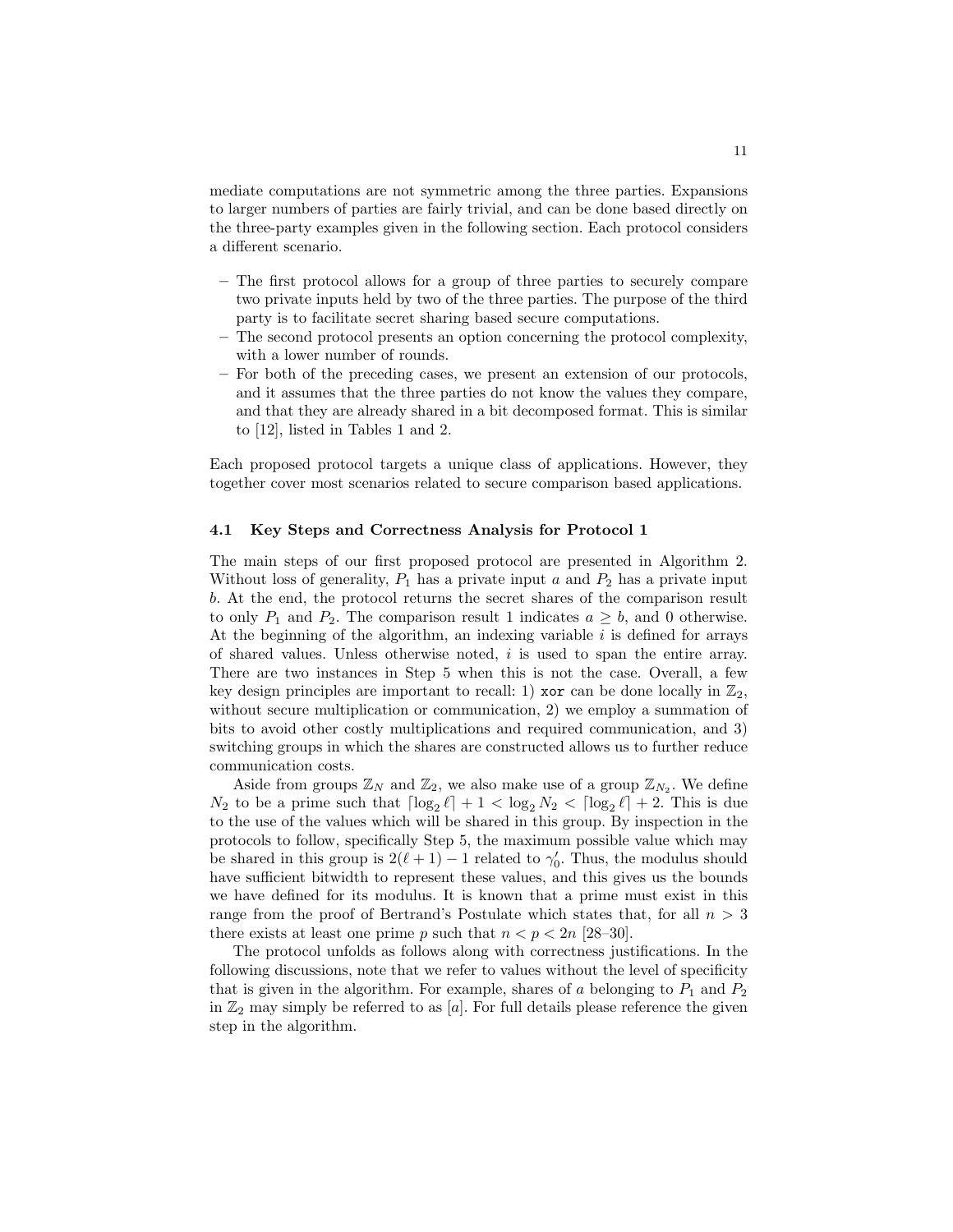**Input:** Public info: N and  $N_2$ ,  $N > N_2$ , N is an integer and the modulus of the secret sharing scheme,  $\ell$  is the required bitwidth for the domain of  $a$ and b,  $N > 2^{\ell}$ .  $N_2$  is a prime such that  $\lceil \log_2 \ell \rceil + 1 < \log_2 N_2 < \lceil \log_2 \ell \rceil + 2, 0 \leq i \leq \ell$ , and  $j \in \{1, 2\}$ **Output:** f is secretly shared between  $P_1$  and  $P_2$ .  $f = 1$  if  $a \geq b$ ; otherwise,  $f = 0$ 1 P<sup>1</sup> (a)  $a = 2a + 1$ (b)  $s_a \leftarrow \sum_i a_i$ (c) Generate  $r_i, r'_i \in_R \mathbb{Z}_2$ ,  $r'' \in_R \mathbb{Z}_2$ ,  $\tau_i \in_R \mathbb{Z}_{N_2}^*$ , and random shift  $\pi$ (d) Generate  $[a_i]_2^{r_j}$ , and  $[s_a]_{N_2}^{r_j}$  $P_j$  and  $\lceil \frac{P_j}{q} \rceil$ (e) Send  $[a_i]_2^{P_2}$ ,  $[s_a]_{N_2}^{P_2}$ ,  $r_i$ ,  $r'_i$ ,  $r''$ ,  $\tau_i$  and  $\pi$  to  $P_2$  $2 P_2$ (a)  $b = 2b$ (b) Generate  $[b_i]_2^{P_j}$ <br>(c) Send  $[b_i]_2^{P_1}$  to  $P_1$  $3\ \ P_i$ (a)  $[e_i]_2^{P_j} \leftarrow [a_i]_2^{P_j} + [b_i]_2^{P_j}$ <br>
(b)  $[e_i]_2^{P_1} \leftarrow r_i - [e_i]_2^{P_1}$ , if  $r_i = 1$ (c) Send  $[e_i]_2^{P_j}$  to  $P_3$ 4 P<sup>3</sup> (a)  $e_i \leftarrow [e_i]_2^{P_1} + [e_i]_2^{P_2}$ (b) Generate  $[e_i]_{N_2}^{P_j}$ (c) Send  $[e_i]_{N_2}^{P_j}$  to  $P_j$ 5  $P_j$ (a)  $[e_i]_{N_2}^{P_1} \leftarrow r_i - [e_i]_{N_2}^{P_1}$ , if  $r_i = 1$ (b)  $[e_i]_{N_2}^{P_2} \leftarrow -[e_i]_{N_2}^{P_2}$ , if  $r_i = 1$ (c)  $[\gamma'_\ell]_{N_2}^{P_j} \leftarrow [e_\ell]_{N_2}^{P_j}$ (d)  $[\gamma_i']_{N_2}^{P_j} \leftarrow [\gamma_{i+1}']_{N_2}^{P_j} + [e_i]_{N_2}^{P_j}$ , for  $i = \ell - 1, ..., 0$ (e)  $[\gamma_{\ell}]_{N_2}^{P_j} \leftarrow [\gamma'_{\ell}]_{N_2}^{P_j}$  $P_j$ ,  $\Box P_j$ (f)  $[\gamma_i]_{N_2}^{P_j} \leftarrow [\gamma'_{i+1}]_{N_2}^{P_j} + [\gamma'_i]_{N_2}^{P_j}$ , for  $i = \ell - 1, ..., 0$ (g)  $[\gamma_i]_{N_2}^{P_1} \leftarrow [\gamma_i]_{N_2}^{P_1} - 1$ (h)  $[u_i]_{N_2}^{P_j} \leftarrow \tau_i[\gamma_i]_{N_2}^{P_j}$ (i)  $[v_i]_{N_2}^{P_j} \leftarrow \text{Shift}_{\pi} \left( [u_i]_{N_2}^{P_j} \right)$ (j) Send  $[v_i]_{N_2}^{P_j}$  to  $P_3$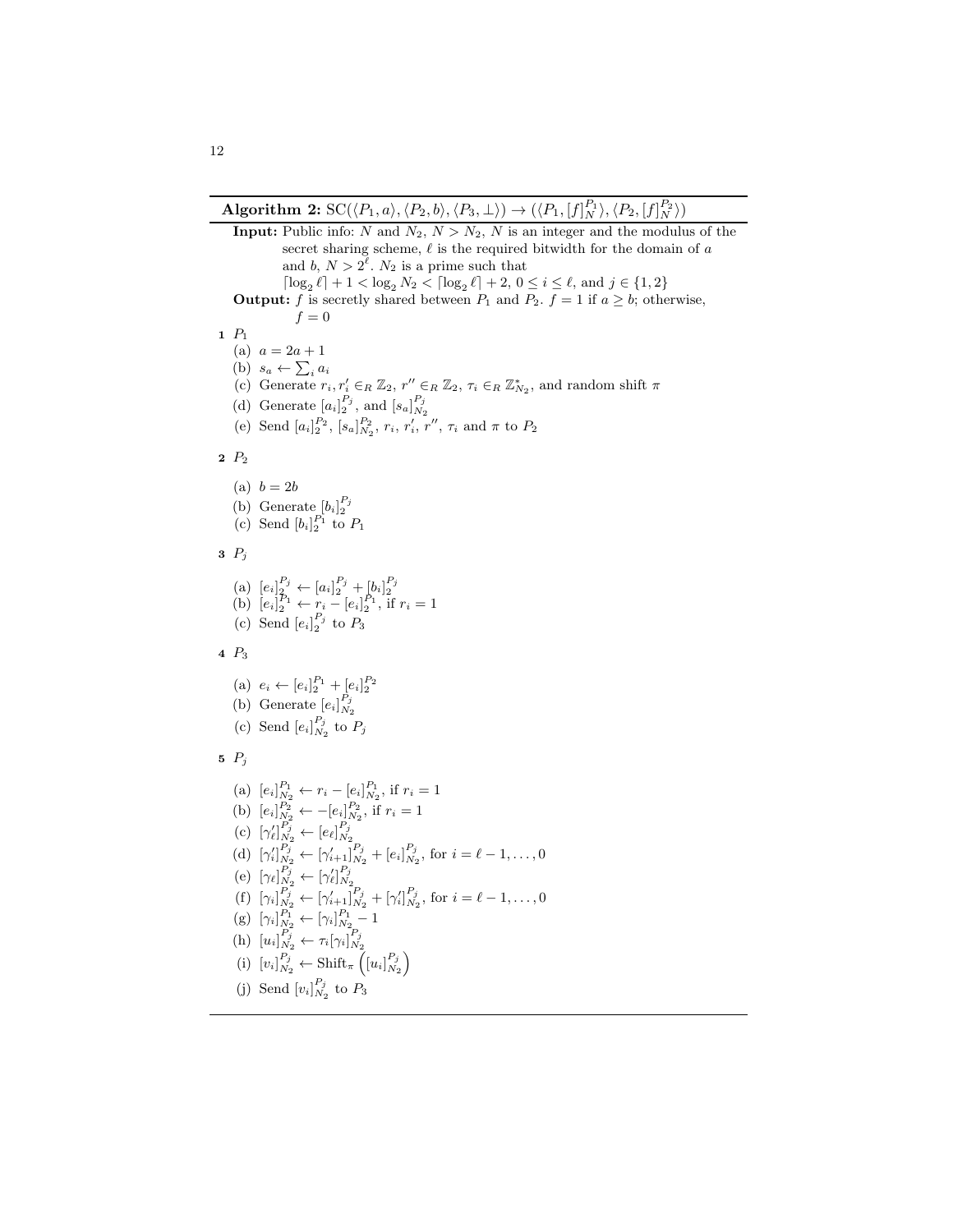6 P<sup>3</sup> (a)  $v_i = [v_i]_{N_2}^{P_1} + [v_i]_{N_2}^{P_2} \text{ mod } N_2$ (b) Find the unique index k, where  $v_k = 0$ (c) Generate  $[h_i]_2^{P_j}$ , where  $h_k = 1$  and  $h_i = 0$  for  $i \neq k$ (d) Send  $[h_i]_2^{P_j}$  to  $P_j$  $7P_j$ (a)  $[h]_{2,B}^{P_j} \leftarrow \text{shift}_{\pi}^{-1}([h]_{2,B}^{P_j})$ (b)  $[h'_i]_2^{P_j} \leftarrow [h_i]_2^{P_j} - [a_i]_2^{P_j}$ <br>
(c)  $[h'_i]_2^{P_1} \leftarrow r'_i - [h'_i]_2^{P_1}$ , if  $r'_i = 1$ (d) Send  $[h'_i]_2^{P_j}$  to  $P_3$ 8 P<sup>3</sup> (a)  $h'_i \leftarrow [h'_i]_2^{P_1} + [h'_i]_2^{P_2}$ (b) Generate  $[h'_i]_{N_2}^{P_j}$ (c) Send  $[h'_i]_{N_2}^{P_j}$  to  $P_j$  $9$   $P_j$ (a)  $[h'_i]_{N_2}^{P_1} \leftarrow r'_i - [h'_i]_{N_2}^{P_1}$ , if  $r'_i = 1$ (b)  $[h'_i]_{N_2}^{P_2} \leftarrow -[h'_i]_{N_2}^{P_2}$ , if  $r'_i = 1$ (c)  $[s'_a]_{N_2}^{P_j} \leftarrow \sum_i [h'_i]_{N_2}^{P_j}$ (d)  $[f]_{N_2}^{P_j} \leftarrow [s_a]_{N_2}^{P_j} - [s'_a]_{N_2}^{P_j}$ (e)  $[f]_{N_2}^{P_1} \leftarrow [f]_{N_2}^{P_1} + 1$ (f)  $[f]_{N_2}^{P_j} \leftarrow 2^{-1} [f]_{N_2}^{P_j}$ (g)  $[f]_{N_2}^{P_1} \leftarrow r'' - [f]_{N_2}^{P_1}$ , if  $r'' = 1$ (h)  $[f]_{N_2}^{P_2} \leftarrow -[f]_{N_2}^{P_2}$ , if  $r'' = 1$ (i) Send  $[f]_{N_2}^{r_j}$  to  $P_3$  $P_j$ 10  $P_3$ (a)  $f \leftarrow [f]_{N_2}^{P_1} + [f]_{N_2}^{P_2}$ (b) Generate  $[f]_N^{P_j}$ (c) Send  $[f]_N^{P_j}$  to  $P_j$ 11  $P_j$ (a)  $[f]_N^{P_1} \leftarrow r'' - [f]_N^{P_1}$ , if  $r'' = 1$ 

(b)  $[f]_N^{P_2} \leftarrow -[f]_N^{P_2}$ , if  $r'' = 1$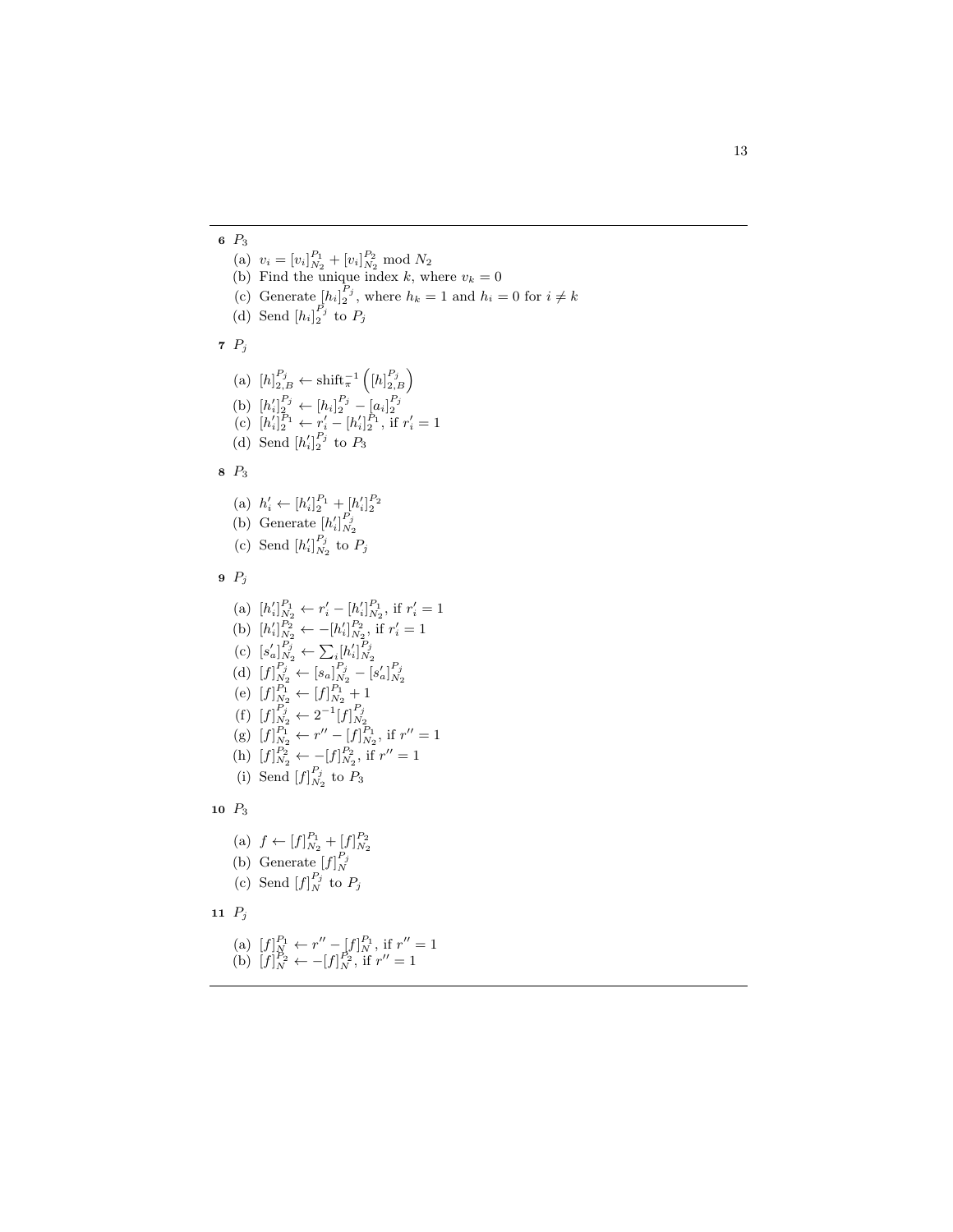- Step 1: In the first step,  $P_1$  generates the necessary values for later permutation and randomization. The private input of  $P_1$  is also doubled and incremented before shares are generated. Finally, the shares for  $P_2$  along with other values for later use are transmitted to  $P_2$ .
- Step 2: This step consists of  $P_2$  generating shares of twice the private input it holds and sending one share to  $P_1$ . The two private values are modified in this manner (either doubled or doubled and incremented) in order to inject one sure difference into the calculation in the values to be compared. This is done specifically in the least significant bit position. In this way we avoid what would have otherwise been a risk for protocol failure leading to an information leak in the case of equality.
- Step 3: In Step 3, all parties compute a bitwise  $\mathbf{x}$ or, and  $P_1$  additionally randomizes its shares by the uniform random bits which make up  $r_i$ . Both  $P_1$  and  $P_2$  send the resulting shares to  $P_3$ .
- Step  $\ddot{4}$ :  $P_3$  uses the two shares received to rebuild the re-randomized secret and generate new shares, now in a group defined by  $N_2$ . This amounts to a mapping of shares between groups  $\mathbb{Z}_2 \to \mathbb{Z}_{N_2}$ . Note that, due to the additional randomization from Step 3, no information is leaked in this process.
- *Step 5*: Recall that the shares from  $P_1$  were randomized, so when they are rebuilt by  $P_3$ , no information will be leaked. This randomization must be reversed so that the original values, now secretly shared in a new group, can be reclaimed. This is achieved through sharing the randomization vector  $r$ between  $P_1$  and  $P_2$ . When  $r_i = 1$ ,  $P_1$  computes  $r_i - [e_i]$  and  $P_2$  simply computes the additive inverse of its share. This is accomplished in Steps 5(a) and 5(b) of Algorithm 2. These two parties now hold bitwise shares of the xor of their private inputs, each as elements in  $\mathbb{Z}_{N_2}$ . In Step 5(d), the protocol proceeds by computing the prefix sum of the bits from most to least significant shares of bits. This results in a series of shares such that the most significant bits are shares of zero until the first bit difference is encountered, which is one. Following this position, all bits are non-zero and non-decreasing in value with each successive bit. In Step  $5(f)$ , to ensure that exactly one value in the array is equal to one, we iterate through the bit positions again performing a prefix sum of the values from most to least significant bit positions. This is the justification for the bounds which we have given for  $N_2$ . If a and b have no bits in common, the vector  $[e_i]$  will consist of shares of all ones. Thus, the prefix sum of the shares of these values will yield, at most,  $\ell+1$ . Repeating this operation will yield a value of at most  $2\ell+1$ ; as a result, this serves as the defining factor for our bounds defined for  $N_2$ . Finally,  $P_1$  and  $P_2$  subtract one from every share of this vector, thereby ensuring that every value in the vector is non-zero with one exception, the location of the most significant bit difference. The values contained in the vector are multiplied by the vector  $\tau$  consisting of random values which are known to  $P_1$  and  $P_2$ . This is done to hide the intermediate calculated values from  $P_3$ . Since we require  $N_2$  to be prime, these values in  $\tau_i$  will not yield a product equal to 0 under modulus  $N_2$  when multiplied with any other group element, except 0, which is the flag of the location we wish to uniquely

14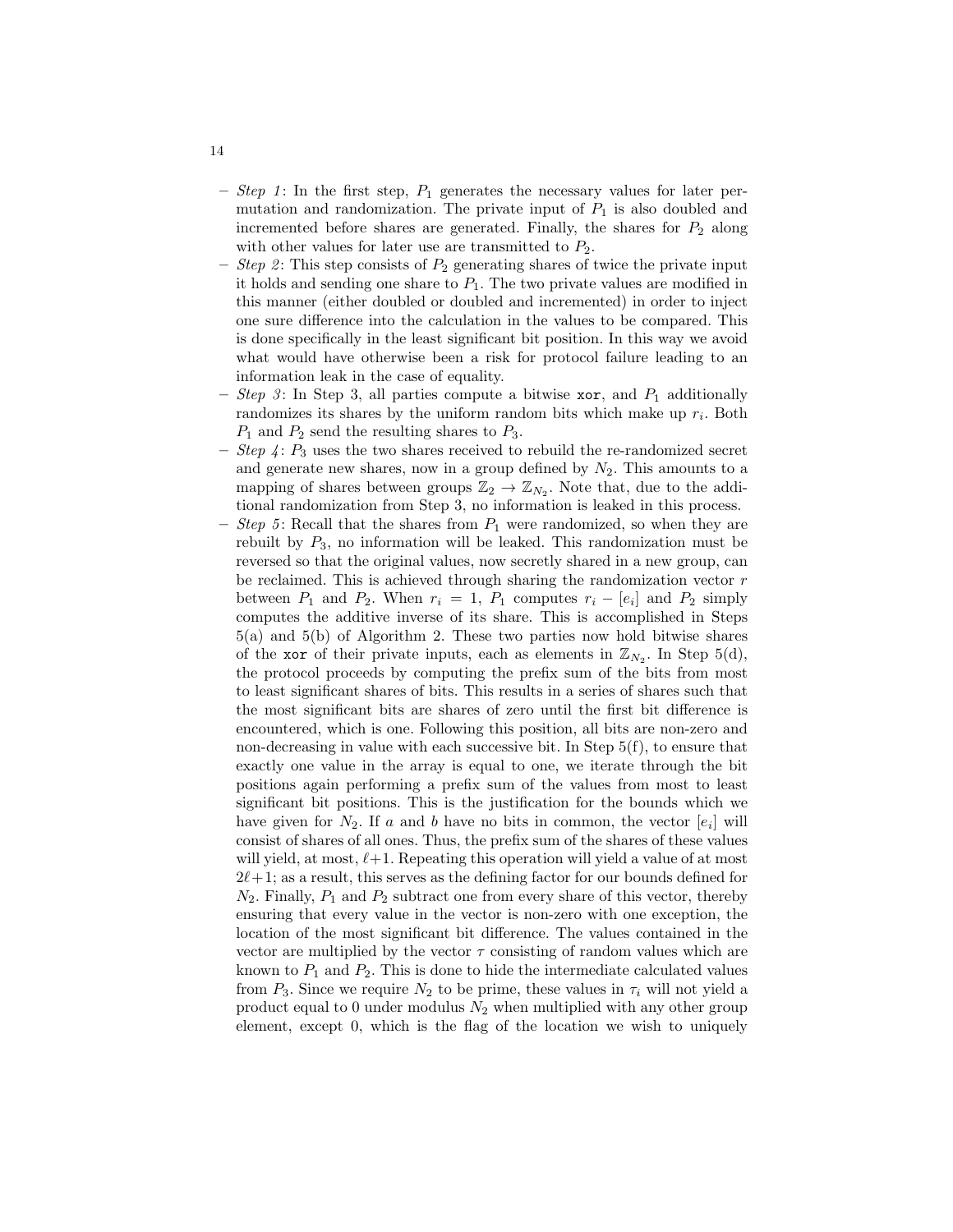preserve. Now, every array value related to every bit position is a non-zero and uniformly random value with one exception, the position related to the most significant bit difference. Finally, to hide this information from  $P_3$ , the vector of values  $[u_i]$  is shifted according to the random value  $\pi$  agreed upon between  $P_1$  and  $P_2$ .

- Step 6: Coming to Step 6,  $P_3$  rebuilds the vector of these values and finds the unique index  $k$  containing the value zero. This player then constructs a bitwise series of shares in  $\mathbb{Z}_2$  such that all shares are shares of zero with the exception of the shares indexed by k. These shares are sent to their parties.
- Step 7: Upon receipt of these shares, the parties perform an inverse shift on the received vector to place the sole location containing a share of one back into the position related to the most significant bit difference. They then compute, for each location, the difference between the newly received vector of shares and the shares of  $P_1$ 's original input.  $P_1$  additionally randomizes this result with the vector  $r'$ , similar to what was done in Step 3(b). Similar again to what has preceded,  $P_3$  reconstructs and performs another mapping in the generation of new shares between groups  $\mathbb{Z}_2 \to \mathbb{Z}_{N_2}$ . These have the intermediate randomizations removed by the parties in Step  $9(a)$  and  $9(b)$ as discussed with respect to Step  $5(a)$  and  $5(b)$ .
- Step 8: Here  $P_3$  once again serves as an oblivious mapper between sharing groups and distributes the shares randomized results of the calculation of  $h'$ .
- Step 9: All values in the vector  $h'$  are summed by  $P_1$  and  $P_2$ , and assigned to shares of  $[s'_a]$ . The difference  $[s_a] - [s'_a]$  is calculated. Because there is exactly one bit difference between  $a$  and  $h'$  in their binary representations, the sums of the set bits within these two values will have a difference of exactly magnitude 1. Calculating the difference  $[s_a] - [s'_a]$  results in either one or its additive inverse in  $\mathbb{Z}_{N_2}$  being assigned to shares of f. Finally, since the result of the computation so far is  $f \in \{1, -1\}$  shared in  $\mathbb{Z}_{N_2}$ , it is necessary to map this set to  $f \in \{0,1\}$ , and bring the shares into the domain for the overall secret sharing scheme. The first part of these last steps is achieved through  $P_1$  adding the value one to its share, thereby incrementing the set of possible values to get shares of either zero or two, and then both parties multiply their shares by the multiplicative inverse of two. In the case that f is zero, it will remain unchanged, and in the case that f is two, it will be reduced to one. Thus, the correct functionality has been achieved and  $f = 1$ iff  $a \geq b$ . All that remains is to map the shares into the appropriate group. As we have done previously, this shared value  $f \in \mathbb{Z}_{N_2}$  is re-randomized with another bit  $r''$ . This value is sent to  $P_3$ .
- Step 10: For the last time,  $P_3$  reveals the randomized f and builds shares of that revealed quantity in  $\mathbb{Z}_N$  and returns these to the other parties.
- *Step 11:* As the last step of our proposed protocol,  $P_1$  and  $P_2$  remove the temporary additional randomization from the shared result  $[f]_N$  and hold their shares of the desired result.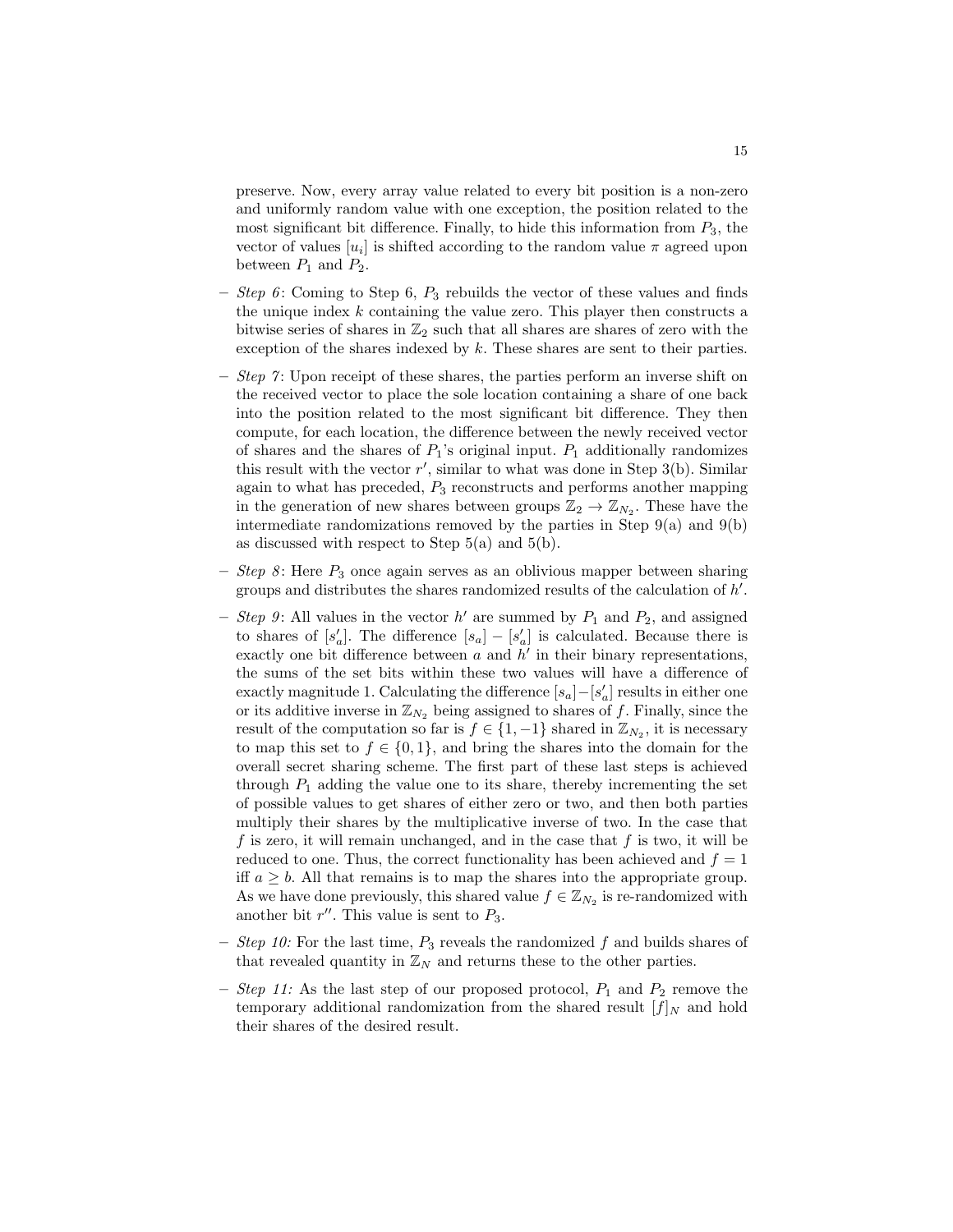#### 4.2 Security Analysis

For our security formulations and proofs to follow, we consider adversaries in the semi-honest or honest but curious model. We consider each player's role independently, due to the asymmetry used in our protocol. For each case, we will analyze the protocol focusing on communicated information and opportunities for leaks, and we will conclude with a summary discussion of the equivalence necessary as summarized in Section 3.3 required for proving perfect security. Specifically, we discuss the steps toward a proof of the following equivalence assuming semi-honest adversaries

$$
\text{IDEAL}_{f,A(z)}(x,y) \equiv \text{REAL}_{f,B(z)}^p(x,y)
$$

for our set of three algorithms  $A = A_1, A_2, A_3$  admissible in the ideal model for every set of algorithms  $B = B_1, B_2, B_3$  which are admissible in the real model.

**Semi-honest**  $P_1$  The view of  $P_1$  during the execution of the proposed protocol includes public domain information for inputs and outputs, and the value a which is the private input for  $P_1$ . Additionally,  $P_1$  generates random bit vectors r and r', a random bit r'', the vector of random values in  $\mathbb{Z}_{N_2}$   $\tau$ , and the random shift  $\pi$ . In the course of execution, more values are exchanged; these consist of shares of  $b, e, h,$  and  $h'$ .

- Step 1(c) and 1(d) are those which represent the generation of all the values  $P_1$  will share with  $P_2$ . Specifically, these are:  $r_i, r'_i, r'', \tau_i, \pi, [a_i]_2^{P_2}$ , and  $[s_a]_{N_2}^{P_2}$ .
- In Step 2(c),  $[b_i]_2^{P_1}$ , the  $P_1$ 's share of  $P_2$ 's bitwise shared input, is received.
- Step 4(c) consists of the receipt of the vector  $[e_i]_{N_2}^{P_1}$ .
- The vector  $[h_i]_2^{P_1}$  is received in Step 6(d).
- In Step 8(c), the vector  $[h'_i]_{N_2}^{P_1}$  is received.
- $-$  Step 10(c) is the final communication in the scheme and consists of the receipt of  $[f]_N^{P_1}$ .

Since for each of the values listed above in the Steps 2-10,  $P_1$  only receives one share, it is impossible for  $P_1$  to rebuild the actual values. This is immediate from the security guarantees of the underlying secret sharing scheme. Thus, possession of a single share cannot leak information, and  $P_1$  can do no better than random guess on the underlying value.

The values generated in Step  $1(c)$  and  $1(d)$  are all uniformly random, and each consists of use of the randomness source  $z$  provided in the real implementation of the protocol, which is permissible under the scheme used in the proof system. This use of the randomness source in no way violates the equivalence sought with the ideal model. These values are either shared via the generation of shares (e.g., only one of the two shares is sent to  $P_2$ ) or sent directly to  $P_2$  without any kind of obfuscation (e.g., the vectors of random bits  $r$  and  $r'$ , the vector of random values in  $\mathbb{Z}_{N_2}$   $\tau$ , and the random shift  $\pi$ ). These values, since they consist of uniform random values or the result of calculations which are also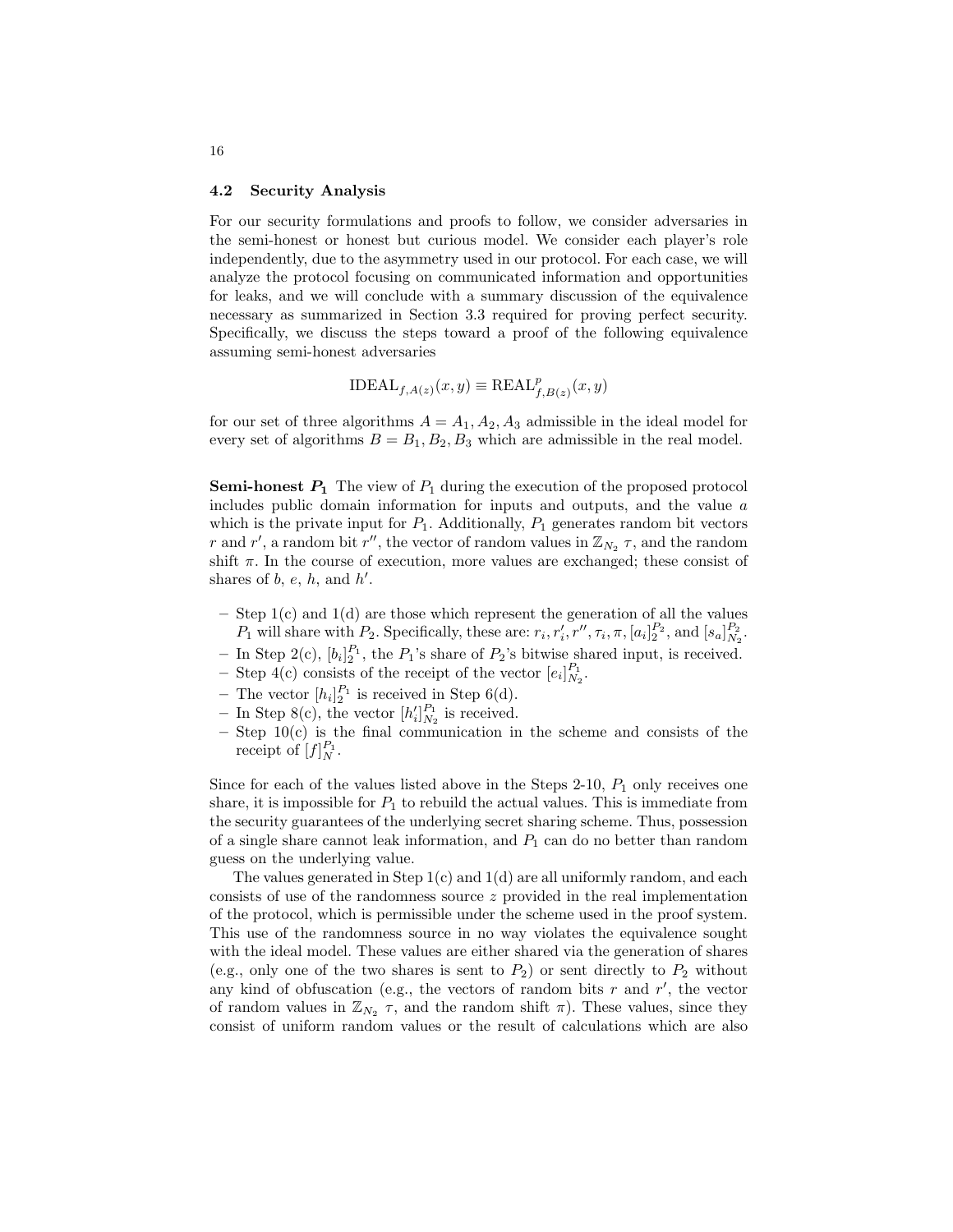uniform random, do not pose any threat to the privacy of the protocol through their use in the manner we have described in the context of the protocol.

The final value retained as the result of the protocol's completion is uniformly random and represents a share of the desired outcome from the evaluation of the functionality we implement. f is an element in  $\mathbb{Z}_2$ , and its shares are in a larger group. Again, it is impossible to rebuild the underlying secret, or learn anything at all about it, from the possession of a single share. This is once more immediate from the underlying secret sharing scheme. Therefore,  $P_1$  learns nothing beyond what is known at the beginning of the execution of the protocol, namely, the value of the private input already held a, the public domain information, and anything which may be deduced from these data.

**Semi-honest**  $P_2$  The roles of  $P_1$  and  $P_2$  are fairly similar, though not identical.  $P_2$ 's view of the protocol differs from  $P_1$  in only two ways, receipt from  $P_1$  of some of the random values to be used to hide information from  $P_3$ , and the manner in which some of these values are used. The total execution view consists of the public domain information for inputs and outputs, and the value b which is the private input for  $P_2$ .  $P_2$  receives random bit vectors r and r', a random bit r'', the vector of random values  $\tau_i$  in  $\mathbb{Z}_{N_2}$ , and the random shift amount  $\pi$ . In the course of execution, more values are exchanged. These consist of shares of  $a, s_a$ ,  $e, h, \text{ and } h'.$ 

- Step 1(e), all values  $P_1$  shared with  $P_2$  are received. Specifically, these are:  $r_i, r'_i, r'', \tau_i, \pi, [a_i]_2^{P_2}$ , and  $[s_a]_{N_2}^{P_2}$ .
- Step 4(c) consists of the receipt of the vector  $[e_i]_{N_2}^{P_2}$ .
- The vector  $[h_i]_2^{P_2}$  is received in Step 6(d).
- In Step 8(c), the vector  $[h'_i]_{N_2}^{P_2}$  is received.
- $-$  Step 10(c) is the final communication in the protocol and consists of the receipt of  $[f]_N^{P_2}$ .

The understanding of the security of the protocol, with respect to an honestbut-curious  $P_2$ , is essentially the same as the case for  $P_1$ . Since  $P_2$  is never in possession of both shares of any of the secret shared values, the values represented by the shares are impossible to reconstruct due to the properties of the secret sharing scheme. The possession of the true values of, for example,  $r_i$ in no way compromises any security principles since the value is used only to hide information from  $P_3$  and allows for the removal of this additional randomization after the shares have been mapped into their new domain. Specifically, where  $P_1$  calculates, in Step 5(a),  $[e_i]_{N_2}^{P_1} \leftarrow r_i - [e_i]_{N_2}^{P_1}$ , if  $r_i = 1$ ,  $P_2$  calculates  $[e_i]_{N_2}^{P_2} \leftarrow - [e_i]_{N_2}^{P_2}$ , if  $r_i = 1$ .

Since  $P_2$ , parallel to many of the ideas presented with respect to  $P_1$ , cannot rebuild any of the secret shared values, learns nothing of additional information which should not be gained from the randomization values and the underlying values or result beyond what can be surmised from it's privately held input and public information. Thus, the protocol is secure against a semi-honest  $P_2$ .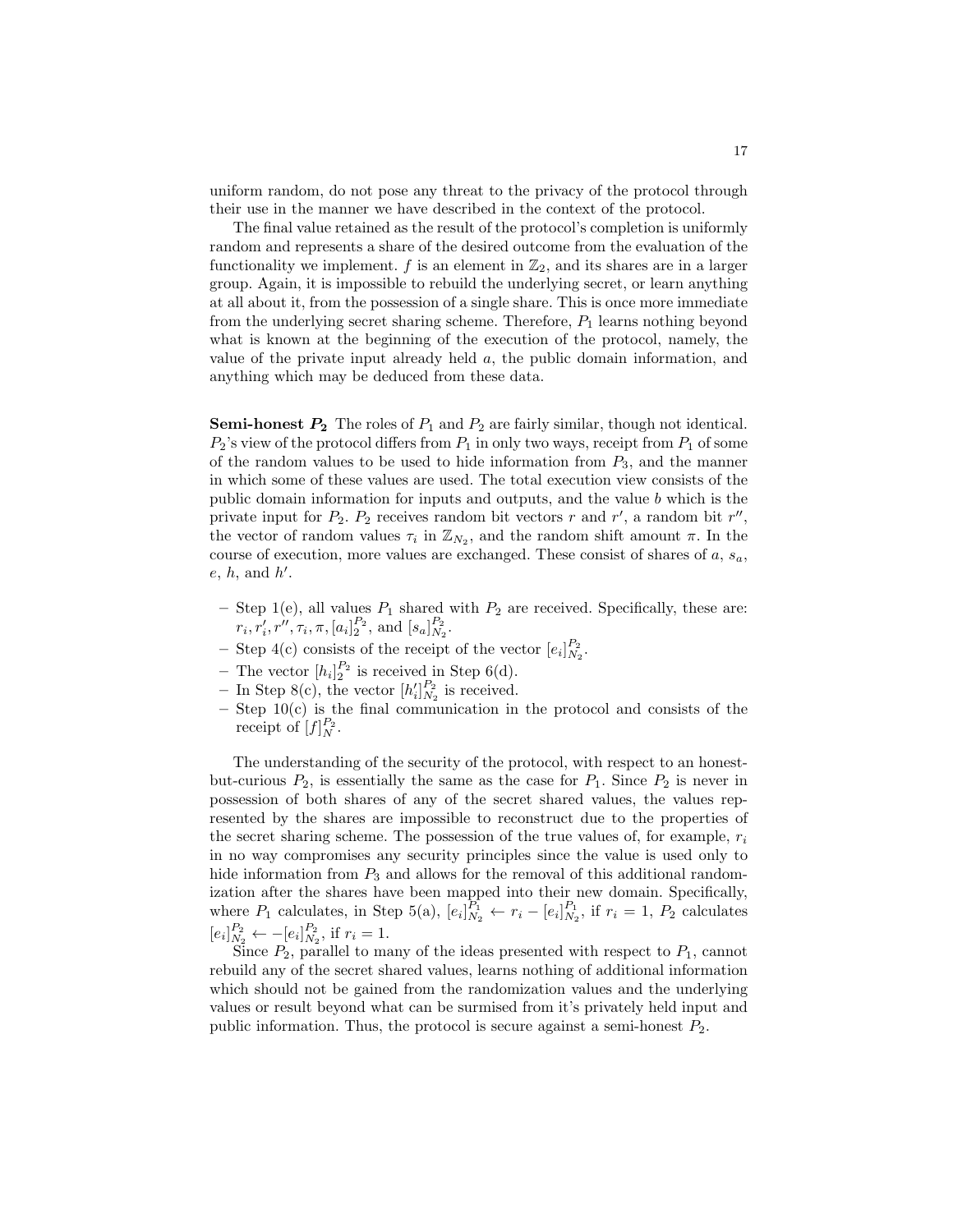**Semi-honest**  $P_3$  The role of  $P_3$  in the overall protocol is very different from the other two. The view of  $P_3$  during the execution of the proposed comparison protocol includes the public domain information for inputs and outputs, receipt of the shares of the shared value  $v$ , and bitwise shared values  $e$ , and  $h$ .

- In Step 3(c), the shares  $[e_i]_2^{P_1}$  and  $[e_i]_2^{P_2}$ . In Step 7(d), the shares  $[h'_i]_2^{P_1}$  and  $[h'_i]_2^{P_2}$  are received. These are both bitwise shares of values related to a and b, which are recombined to reconstruct the underlying values.
- Shares  $[v_i]_{N_2}^{P_1}$  and  $[v_i]_{N_2}^{P_2}$  are received in Step 5(j) to reconstruct the randomized values in  $\mathbb{Z}_{N_2}$ .
- Shares  $[f]_{N_2}^{P_1}$  and  $[f]_{N_2}^{P_2}$  received in Step 9(i) are two random integers in  $\mathbb{Z}_{N_2}$ .

 $P_3$  receives no shares of the output of the protocol, and holds no shares of the inputs, so the above mentioned messages comprise the total view of the execution of the protocol from the perspective of  $P_3$ . The shares of these values have been built from the original values based on the algorithm standard for the secret sharing scheme in use. Since  $P_3$  receives all necessary information to rebuild values  $e$  and  $h'$ , and in fact does rebuild them, there would be a significant leaking of information for these cases if they were not additionally re-randomized by uniform values in  $\mathbb{Z}_2$  before the shares of  $P_1$  were sent to  $P_3$ . This additional layer of randomization allows for  $P_3$  to rebuild the shares and generate new shares in a different group, namely  $\mathbb{Z}_{N_2}$ , without gaining any knowledge about the true values themselves. In the case of Step 5, and the reception of the shares of  $v$ , the only information of significance is the index of the bit position related to the most significant difference between the inputs. This position is flagged by being the only zero element in the array. This position is hidden by the permutation  $\pi$ , so even though  $P_3$  once again rebuilds and maps the values to a different group, no meaningful information can be gleaned.

 $P_3$  has no input and only processes results from others' shared inputs. Since the results have been uniformly re-randomized, they retain no information of the actual result beyond what can be ascertained in an ideal case. The best this player can do, independent on the availability of arbitrary computational power, is randomly guess in the domain what the correct values can be, without any means of verifying if the guessed values are indeed the true values. Thus, the protocol with respect to a semi-honest  $P_3$  is information theoretically secure.

Security Summary Since for each of the preceding three cases, analyzing the set of algorithms  $B = B_1, B_2, B_3$ , these were seen to be admissible in the sense that they neither yield nor leak information beyond that which is desired, and constitute a correct implementation of the desired functionality as discussed in Section 4.1, they are equivalent to a set of algorithms  $A = A_1, A_2, A_3$  which are executed in an idealized setting. This immediately leads to their security in an information theoretic sense, the desired property we wished to demonstrate.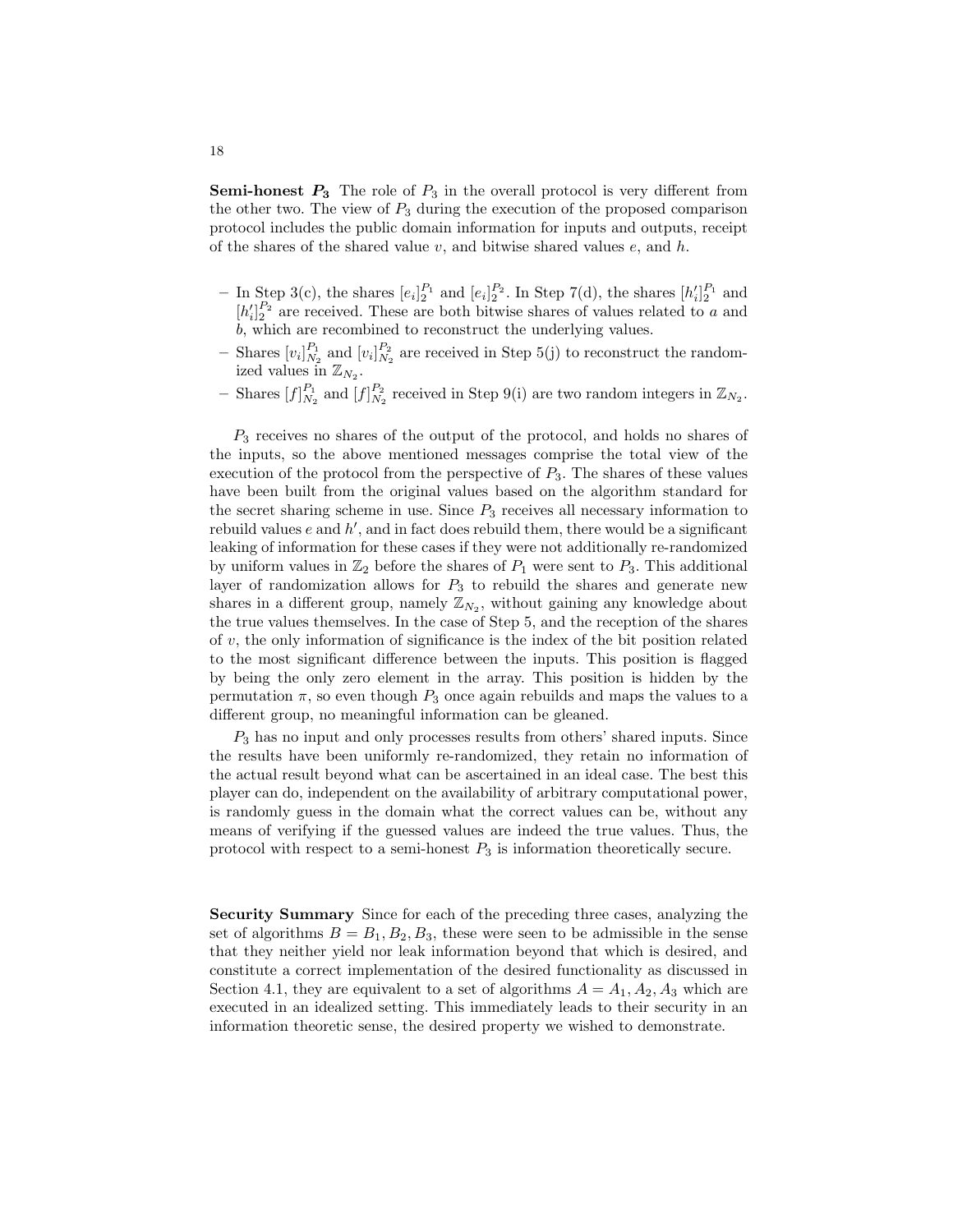#### 4.3 Complexity

The complexity of our protocol is analyzed from two perspectives: that of round complexity, and communications. We define a computational round as consisting of any arbitrary amount of local computation accompanied by at most one send and receive cycle, as established and explained in [31]. The round complexity of our protocol is simply a constant since the number of cooperative steps executed by the overall protocol is fixed and independent of the size of the input values. Specifically, the number of required rounds is 5. All the following step numbers refer to the algorithm of our protocol given in Algorithm 2.

The first round consists of Steps 1-3 since this it is in this step that the parties are generating shares of values to be used, exchanging them, performing some computation and transmitting the response to  $P_3$ . This is analogous to one send and receive cycle with an arbitrary amount of local computation accompanying. During this phase, the most complex values to be communicated are generated and sent. Specifically, in Step 1(e), generating and sending  $[a_i]_2^{P_2}$ ,  $[s_a]_{N_2}^{P_2}$ ,  $r_i$ ,  $r'_i$ , r'',  $\tau_i$  and  $\pi$  requires the transmission of  $\ell \log_2 \ell + 5\ell + 3 \log_2 \ell + 9$  bits. Step  $2(c)$  requires only  $\ell + 1$  bits in communication, and concludes round 1 since the next step is dependent on the values transmitted in this step. Now we get into the more strict send and receive relationship for the rest of the required rounds. Steps 3 and 4 together form a round since  $P_1$  and  $P_2$  calculate and send values to  $P_3$ , and receive back from  $P_3$  a response based on those values. The same is true for pairs of Steps 5-6 and 7-8. Step 3(c) requires  $2(\ell + 1)$ bits in transmission, and  $4(c)$  requires  $2(\ell + 1)(2 + \log_2 \ell)$  bits. The next round requires  $2(\ell + 1)(2 + \log_2 \ell)$  bits for Step 5(i) and  $2(\ell + 1)$  bits for Step 6(d). The penultimate round requires  $2(\ell + 1)$  bits to be sent in Step 7(d), and in step 8(c)  $2(\ell + 1)(2 + \log_2 \ell)$  bits are communicated. The final round consists of Steps 9 and 10 in which  $2(2 + \log_2 \ell)$  and 2 $\ell$  bits are communicated respectively. The last step follows immediately from the values received in Step 10, and requires no further communication. Therefore, Step 11 is considered as a final part of round 5. For the total communication complexity, we consider the number of bits need to be transmitted, according to the steps in which they occur:

- Step 1:  $3(\ell + 1)$  bits for  $r_i, r'_i$ , and  $[a_i]_2^{P_2}$ , 1 for  $r''$ ,  $(\ell + 1)(2 + log_2 \ell)$  for  $\tau_i$ ,  $1 + \log_2 \ell$  for  $\pi$ , and  $2 + \log_2 \ell$  for  $[s_a]_{N_2}^{P_2}$ . The total:  $\ell \log_2 \ell + 5\ell + 3 \log_2 \ell + 9$
- 
- 
- Step 2:  $\ell + 1$  for  $[b_i]_2^{P_1}$ <br>
 Step 3:  $2(\ell + 1)$  for  $[e_i]_2^{P_1}$  and  $[e_i]_2^{P_2}$ <br>
 Step 4:  $2(\ell + 1)(2 + \log_2 \ell)$  for  $[e_i]_{N_2}^{P_1}$  and  $[e_i]_{N_2}^{P_2}$
- Step 5:  $2(\ell+1)(2 + \log_2 \ell)$  for  $[v_i]_{N_2}^{P_1}$  and  $[v_i]_{N_2}^{P_2}$
- 
- 
- Step 6:  $2(\ell + 1)$  for  $[h_i]_2^{P_1}$  and  $[h_i']_2^{P_2}$ <br>
 Step 7:  $2(\ell + 1)$  for  $[h_i']_2^{P_1}$  and  $[h_i']_2^{P_2}$ <br>
 Step 8:  $2(\ell + 1)(2 + \log_2 \ell)$  for  $[h_i']_{N_2}^{P_1}$  and  $[h_i']_{N_2}^{P_2}$
- Step 9:  $2(2 + \log_2 \ell)$  for  $[f]_{N_2}^{P_1}$  and  $[f]_{N_2}^{P_2}$
- Step 10:  $2\ell$  for  $[f]_N^{P_1}$  and  $[f]_N^{\bar{P}_2}$

Summing these leads directly to the aforementioned figure for the overall communication requirement of our protocol:  $7\ell \log_2 \ell + 26\ell + 11 \log_2 \ell + 32$  bits.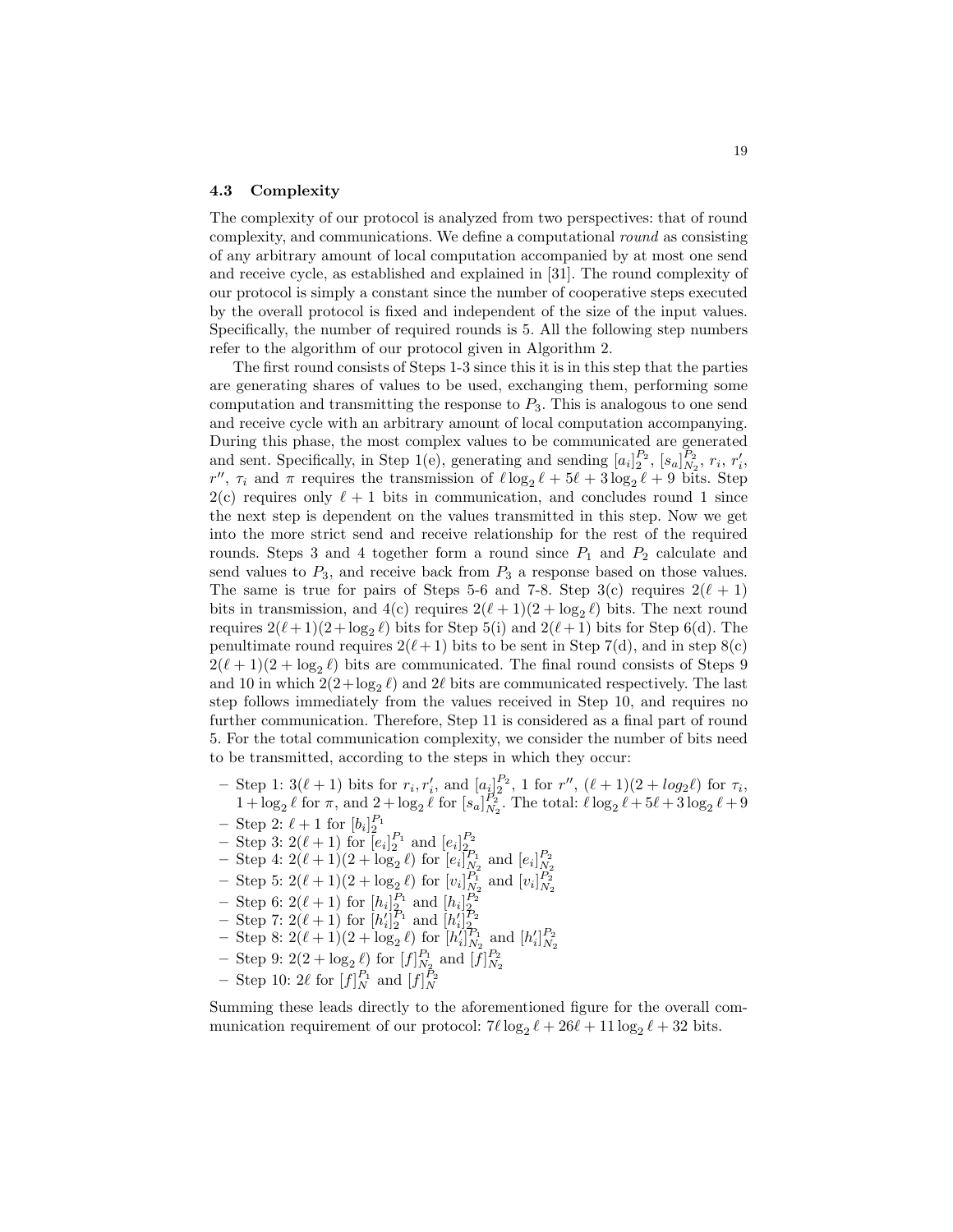## 5 Protocol Variations

In this section, we address a couple alternatives for slight changes which may be made to our protocol to alter its complexity or expand its generality. The first such proposed alteration allows for a trade-off in complexity which could be desirable in some settings, trading the elimination of a computational round for a slightly increased communication complexity. The other suggests a manner in which it is possible to generalize our three-party protocol to any number of parties greater than three with only slight increase in communication costs.

### 5.1 Variation for Alternative Complexity

If round complexity is of greater concern than overall communication costs, we offer a trade-off which can be implemented with respect to our general protocol. There is a one round complexity reduction which is bought at the expense of an increase in the communication complexity. In order to affect this change, the protocol as given previously stands for Steps 1-7. Beginning with Step 8, alterations are necessary. We present the Algorithm 3 which consists of the necessary steps to replace in Algorithm 2. The only other alterations occur in Step 1(d)-(e) where  $s_a$  is shared in  $\mathbb{Z}_N$  rather than  $\mathbb{Z}_{N_2}$ . In addition, N is now required to be odd. Finally, Steps 10 and 11 are no longer necessary, and the protocol ceases with completion after the finish of Step 9.

Algorithm 3: Replacement steps for alternative complexity for  $\mathrm{SC}(\langle P_1,a\rangle, \langle P_2,b\rangle, \langle P_3,\perp\rangle) \rightarrow (\langle P_1,[f]_N^{P_1}\rangle, \langle P_2,[f]_N^{P_2}\rangle)$ **Input:** Public info: N and  $N_2$ ,  $N > N_2$ , N is an odd integer and the modulus of the secret sharing scheme,  $\ell$  is the required bitwidth for the domain of a and b,  $N > 2^{\ell}$ .  $N_2$  is a prime such that  $\lceil \log_2 \ell \rceil + 1 < \log_2 N_2 < \lceil \log_2 \ell \rceil + 2, 0 \le i \le \ell, \text{ and } j \in \{1, 2\}$ **Output:** f is secretly shared between  $P_1$  and  $P_2$ .  $f = 1$  if  $a \geq b$ ; otherwise,  $f = 0$ 8  $P_3$ (a)  $h'_i \leftarrow [h'_i]_2^{P_1} + [h'_i]_2^{P_2}$ (b) Generate  $[h'_i]_N^{P_j}$ (c) Send  $[h'_i]_N^{P_j}$  to  $P_j$  $9$   $P_i$ (a)  $[h'_i]_N^{P_1} \leftarrow r'_i - [h'_i]_N^{P_1}$ , if  $r'_i = 1$ (b)  $[h'_i]_N^{P_2} \leftarrow -[h'_i]_N^{P_2}$ , if  $r'_i = 1$ (c)  $[s'_a]_N^{P_j} \leftarrow \sum_i [h'_i]_N^{P_j}$ (d)  $[f]_N^{P_j} \leftarrow [s_a]_N^{P_j} - [s'_a]_N^{P_j}$ <br>
(e)  $[f]_N^{P_1} \leftarrow [f]_N^{P_1} + 1$ (f)  $[f]_N^{P_j} \leftarrow 2^{-1} [f]_N^{P_j}$ 

20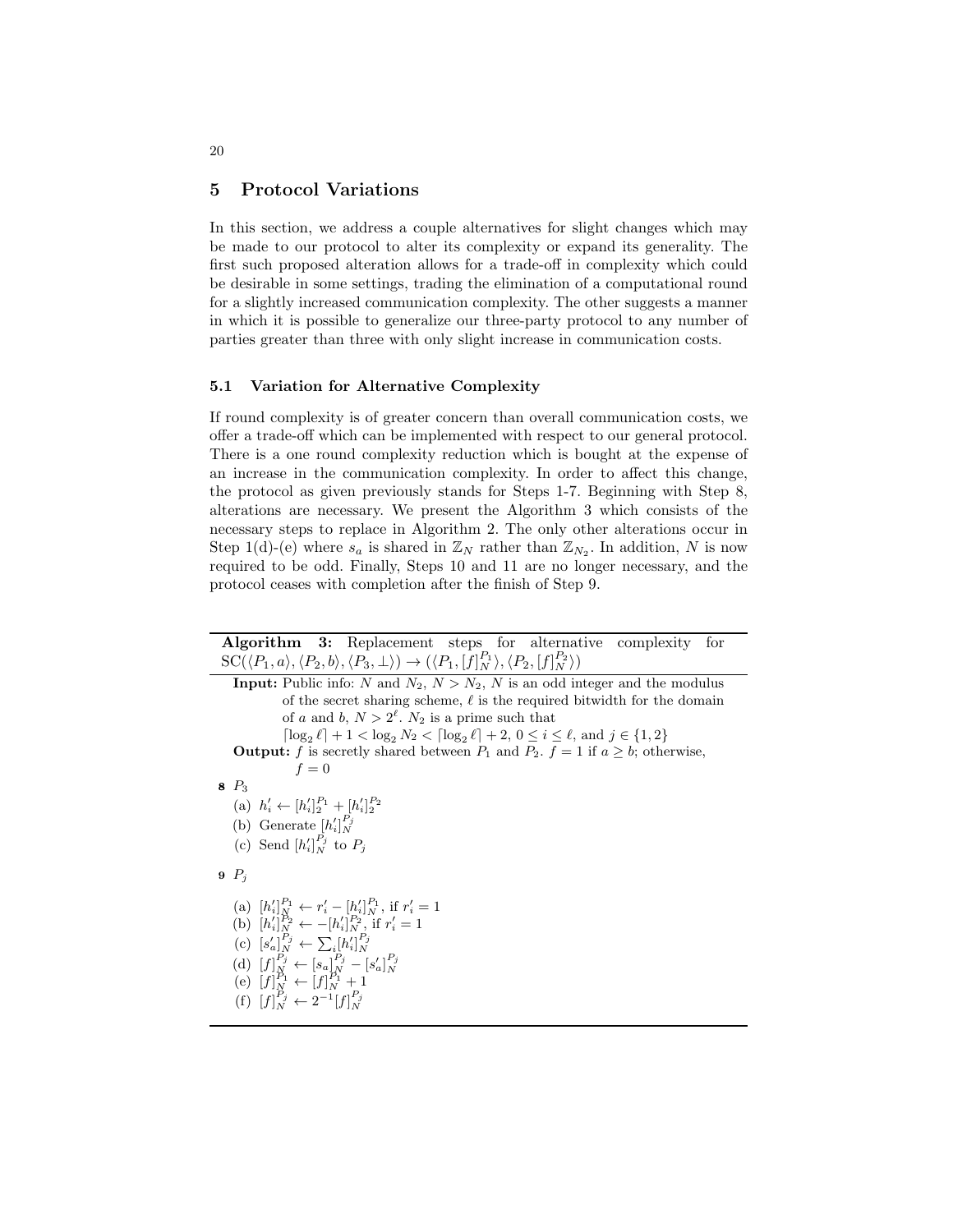The communications required in this version of the protocol are as follows:

- Step 1:  $3(\ell + 1)$  bits for  $r_i, r'_i$  and  $[a_i]_2^{P_2}$ , 1 for  $r''$ ,  $(\ell + 1)(2 + log_2 \ell)$  for  $\tau_i$ ,  $1 + \log_2 \ell$  for  $\pi$ , and  $\ell$  for  $[s_a]_N^{P_2}$  the total is  $\ell \log_2 \ell + 6\ell + 2 \log_2 \ell + 7$  bits
- 
- 
- Step 2:  $\ell + 1$  for  $[b_i]_2^{P_1}$ <br>
 Step 3:  $2(\ell + 1)$  for  $[e_i]_2^{P_1}$  and  $[e_i]_2^{P_2}$ <br>
 Step 4:  $2(\ell + 1)(2 + \log_2 \ell)$  for  $[e_i]_{N_2}^{P_1}$  and  $[e_i]_{N_2}^{P_2}$
- Step 5:  $2(\ell+1)(2 + \log_2 \ell)$  for  $[v_i]_{N_2}^{P_1}$  and  $[v_i]_{N_2}^{P_2}$
- Step 6: 2( $\ell$  + 1) for  $[h_i]_2^{P_1}$  and  $[h_i]_2^{P_2}$ <br>
 Step 7: 2( $\ell$  + 1) for  $[h'_i]_2^{P_1}$  and  $[h'_i]_2^{P_2}$ <br>
 Step 8: 2 $\ell$ ( $\ell$  + 1) for  $[h'_i]_N^{P_1}$  and  $[h'_i]_N^{P_2}$
- 
- 

The result of this alteration results in a complexity of  $2\ell^2 + 5\ell \log_2 \ell + 23\ell +$  $6 \log_2 \ell + 22$ . There is some change in the groups used for shared values, but the functionality and overall procedure is changed in no substantive manner for the considerations of security and correctness. Therefore, we do not introduce detailed complexity and security discussion as we did for the primary version of our protocol. All the arguments are essentially the same.

### 5.2 Variation for Shared and Bit-decomposed Inputs

Similar to the previously referenced related protocol from [12], we can, with slight alteration, accept values which already exist in a shared and bitwise decomposed state as inputs to our protocol rather than only privately held values from two parties. This can allow arbitrarily many parties to be shareholders and still perform the comparison with minimal additional communication cost. Additive secret sharing is required due to its ability to recombine incomplete sets of shares into a share which is correct, and uniformly random, for a set of fewer parties. Recall that under additive secret sharing, shares of a value  $x$  are constructed, for  $m$  parties and modulus  $N$ , according to the following equation:

$$
[x]_N^{P_m} = x - [x]_N^{P_1} - \dots - [x]_N^{P_{m-1}}
$$

where all  $[x]_N^{P_1}$  through  $[x]_N^{P_{m-1}}$  are randomly selected elements of  $\mathbb{Z}_N$  and  $[x]_N^{P_m}$  satisfies the equation. Once these shares are distributed, all m parties hold an equal share of the secret, and all  $m$  are required to reconstruct the secret. If, however,  $P_3$  through  $P_m$  were to send their shares to  $P_2$ , then  $P_2$  could sum them with its own share and hold a new share which would allow for  $P_2$  and  $P_1$  to compute functions without interaction from the rest of the parties. At the end of the desired functionality, shares can be redistributed to the remaining parties in a manner similar, though inverse, to the process by which they were combined. The share held by  $P_2$  has gained no information since it is still uniform random, and both security and correctness have been maintained. It is this property which additive secret sharing possesses, and Shamir's scheme does not, that we exploit to maintain efficiency of our scheme in this variation. The steps, 1-5 and 11, in need of alterations are given in Algorithm 4. The messages exchanged in this version of the protocol are as follows: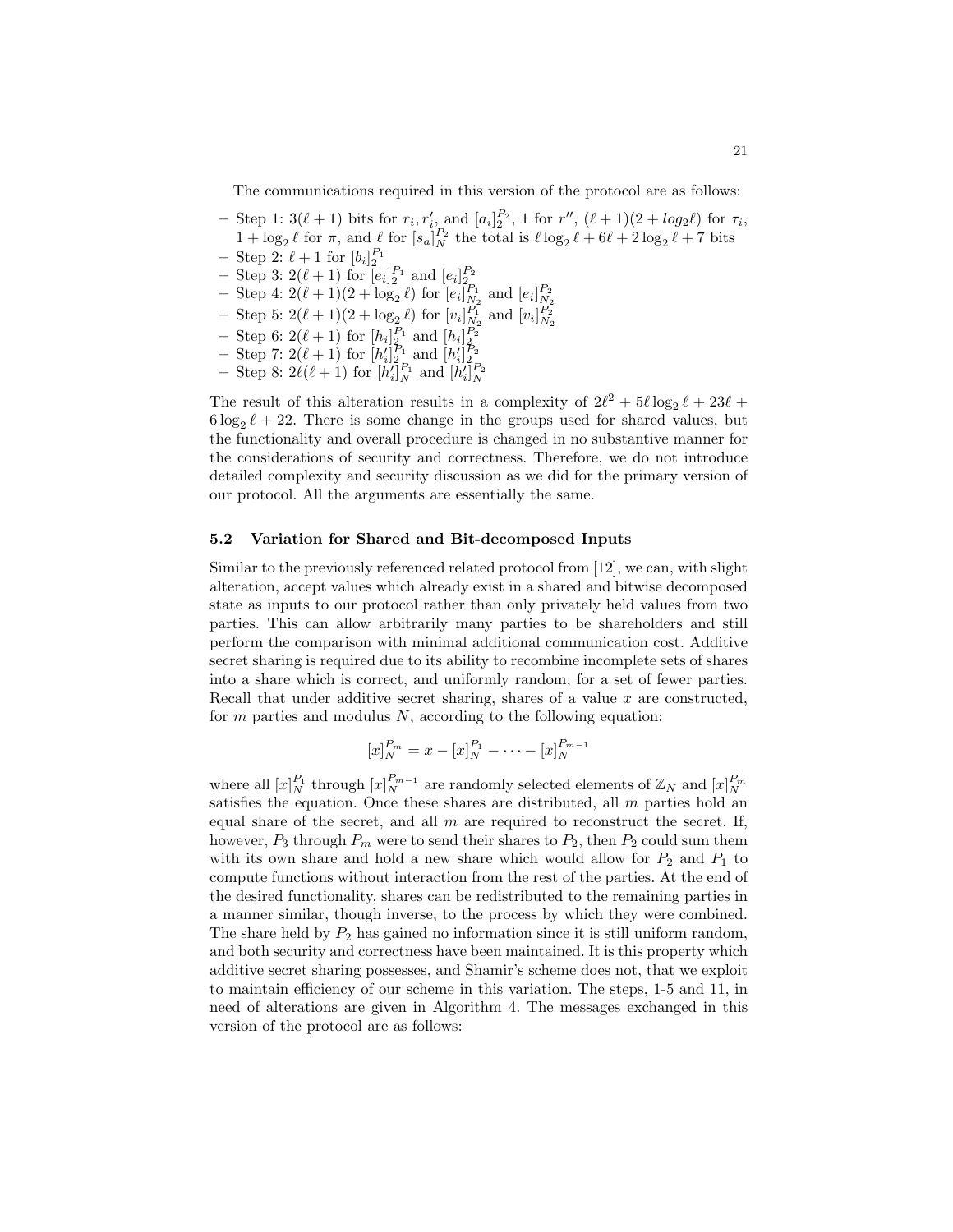- Step 1:  $4(\ell + 1) + 1 + (\ell + 1)(2 + \log_2 \ell) + 1 + \log_2 \ell + 2\ell(m 2)$  for  $q_i, r_i$ ,  $r'_i, r'', \tau_i, \pi$ , and  $[a'_i]_2^{P_1}$ , as well as  $[a_i]_2^{P_k}$  and  $[b_i]_2^{P_k}$ , where  $k = 3...m$ - Step 2:  $\ell + 1$  for  $[a_i]_2^{P_2}$
- 
- Step 3:  $2(\ell + 1)$  for  $[e_i]_2^{P_1}$  and  $[e_i]_2^{P_2}$ <br>
 Step 4:  $4(\ell + 1)(2 + \log_2 \ell)$  for  $[e_i]_{N_2}^{P_1}$ ,  $[e_i]_{N_2}^{P_2}$ ,  $[a'_i]_{N_2}^{P_1}$ , and  $[a'_i]_{N_2}^{P_2}$
- Step 5:  $2(\ell + 1)(2 + \log_2 \ell)$  for  $[v_i]_{N_2}^{P_1}$  and  $[v_i]_{N_2}^{P_2}$
- 
- 
- Step 6:  $2(\ell + 1)$  for  $[h_i]_2^{P_1}$  and  $[h_i']_2^{P_2}$ <br>
 Step 7:  $2(\ell + 1)$  for  $[h_i']_2^{P_1}$  and  $[h_i']_2^{P_2}$ <br>
 Step 8:  $2(\ell + 1)(2 + \log_2 \ell)$  for  $[h_i']_{N_2}^{P_1}$  and  $[h_i']_{N_2}^{P_2}$
- Step 9:  $2(2 + \log_2 \ell)$  for  $[f]_{N_2}^{P_1}$  and  $[f]_{N_2}^{P_2}$
- Step 10:  $2\ell$  for  $[f]_N^{P_1}$  and  $[f]_N^{P_2}$
- Step 11:  $2\ell(m-2)$  for  $[f]_N^{P_{j,k}}$ , where  $k = 3 \dots m$  and  $j = 1, 2$

This leads directly to a total communication cost of  $9\ell \log_2 \ell + 4m\ell + 25\ell +$  $12 \log_2 \ell + 35$  bits. Even though we are operating on already bit decomposed and shared values, our protocol is still very efficient in comparison to others due to the fact that we share our bit decomposed values in  $\mathbb{Z}_2$  as opposed to  $\mathbb{Z}_N$ . This boosts efficiency through immediate savings in communication, but it is also the means by which we can compute xor locally without requiring secure multi-party multiplications. In the following we present Table 4, which clearly demonstrates that not only is our proposed protocol of lower asymptotic complexity in both  $m$  and  $\ell$ , and lower complexity in terms of required overall rounds, but it is also lower in the coefficients of the dominating terms, thus presenting a substantial reduction in required communication costs.

|  | Table 4. Overall round and communication complexity for secure comparison protocols |  |  |
|--|-------------------------------------------------------------------------------------|--|--|
|  |                                                                                     |  |  |

| Presented in           |    | Type Overall Rounds | Bits transmitted overall                            |
|------------------------|----|---------------------|-----------------------------------------------------|
| $\lceil 12 \rceil$     | А  |                     | $m(m-1)(184\ell^2 \log_2 \ell + 209\ell^2)$         |
| [13]                   | А  | 15                  | $m(m-1)(279\ell^2+5\ell)$                           |
|                        | А  | 10                  | $\sqrt{m(m-1)(153\ell^2+432\ell\log_2\ell+24\ell)}$ |
|                        | R. | 8                   | $m(m-1)(27\ell^2+36\ell\log_2\ell+5\ell)$           |
| 9                      | R. | 9                   | $m(m-1)(10(\ell(\ell+\kappa))+3\ell)$               |
| This paper Section 5.2 | A  | 5                   | $9\ell \log_2 \ell + 4m\ell + 25\ell$               |
|                        |    |                     | $+12\log_2\ell+35$                                  |

22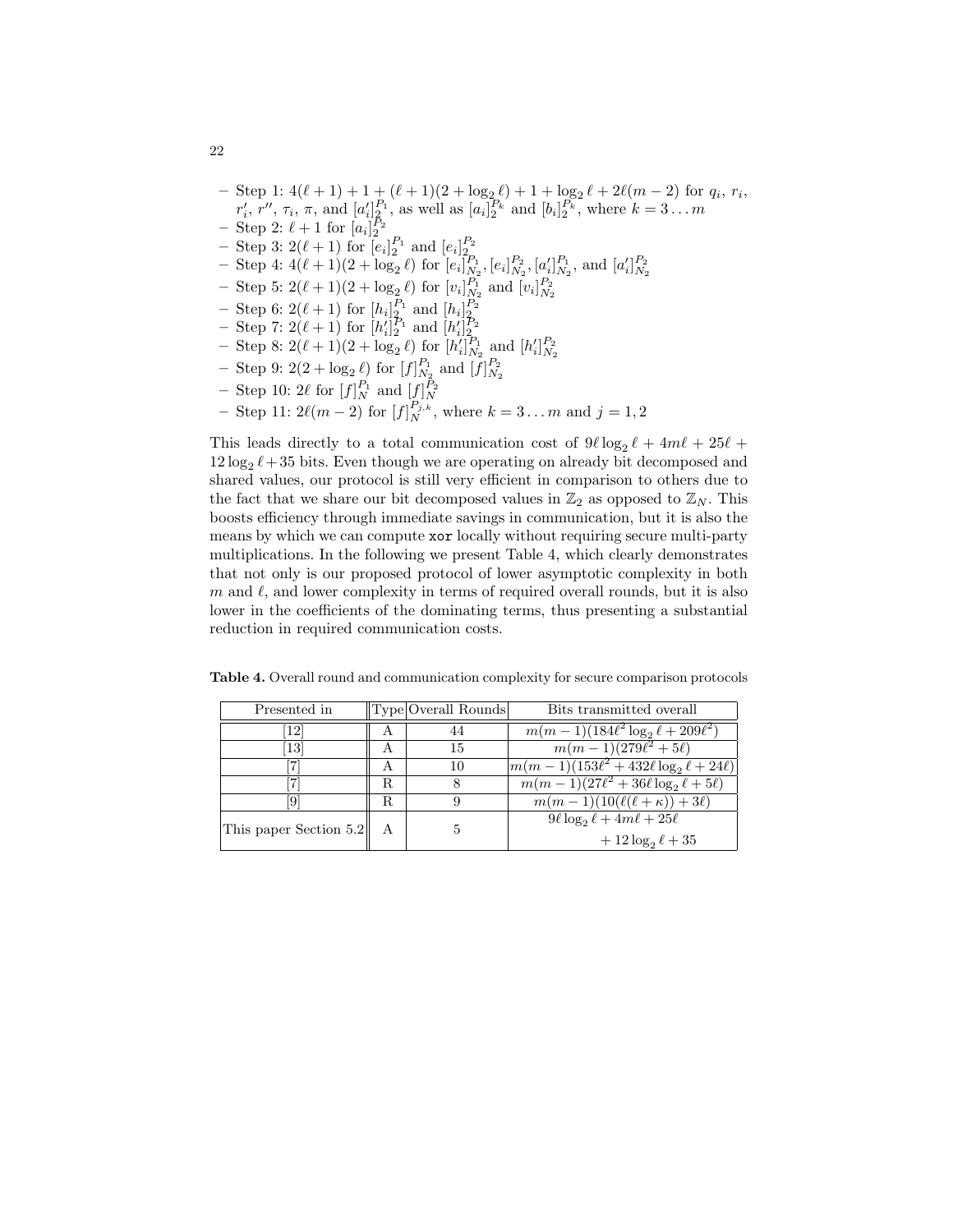Algorithm 4: Replacement steps for shared, bit-decomposed inputs for  $SC(\langle P_1, [a_i]_2^{P_1}, [b_i]_2^{P_1} \rangle \dots \langle P_m, [a_i]_2^{P_m}, [b_i]_2^{P_m} \rangle) \rightarrow (\langle P_1, [f]_N^{P_1} \rangle \dots \langle P_m, [f]_N^{P_m} \rangle)$ **Input:** Public info: N and  $N_2$ ,  $N > N_2$ , N is an integer and the modulus of the secret sharing scheme,  $\ell$  is the required bitwidth for the domain of a and b which are bitwise shared among the m parties,  $N > 2^{\ell}$ . N<sub>2</sub> is a prime such that  $\lceil \log_2 \ell \rceil + 1 < \log_2 N_2 < \lceil \log_2 \ell \rceil + 2, 0 \le i \le \ell$ , and  $j \in \{1, 2\}$ **Output:** f is secretly shared between all  $P_1 \ldots P_m$ .  $f = 1$  if  $a \ge b$ ; otherwise,  $f = 0$  $1$   $P_1$ (a)  $[a_{i+1}]_2^{P_1} = [a_i]_2^{P_1}$  for  $i = \ell - 1, \ldots, 0$ (b)  $[b_{i+\frac{1}{2}}]_2^{p_1} = [b_i]_2^{p_1}$  for  $i = \ell - 1, \ldots, 0$  $(c)$   $[a_0]_2^{P_1} \leftarrow 0$ (d)  $[b_0]_2^{\bar{P}_1} \leftarrow 0$ (e) Generate  $q_i, r_i, r'_i \in_R \mathbb{Z}_2$ ,  $r'' \in_R \mathbb{Z}_2$ ,  $\tau_i \in_R \mathbb{Z}_{N_2}^*$ , and random shift  $\pi$ (f)  $[a'_i]_2^{P_1} \leftarrow q_i - [a_i]_2^{P_1}$ , if  $q_i = 1$ (g) Send  $q_i$ ,  $r_i$ ,  $r_i'$ ,  $r_i''$ ,  $\tau_i$  and  $\pi$  to  $P_2$ , and send  $[a_i']_2^{P_1}$  to  $P_3$  $P_k$   $(k = 3...m)$ (a) Send  $[a_i]_2^{P_k}$  and  $[b_i]_2^{P_k}$  to  $P_2$  $2 P_2$ (a)  $[a_{i+1}]_2^{P_2} = \sum_{k=2}^m [a_i]_2^{P_k}$ , for  $i = \ell - 1, ..., 0$ (b)  $[b_{i+1}]_2^{P_2} = \sum_{k=2}^m [b_i]_2^{P_k}$ , for  $i = \ell - 1, ..., 0$  $(c)$   $[a_0]_2^{P_2} \leftarrow 1$ (d)  $[b_0]_2^{\bar{P}_2} \leftarrow 0$ (e) Send  $[a_i]_2^{P_2}$  to  $P_3$  $3\ \ P_i$ (a)  $[e_i]_2^{P_j} \leftarrow [a_i]_2^{P_j} + [b_i]_2^{P_j}$ <br>
(b)  $[e_i]_2^{P_1} \leftarrow r_i - [e_i]_2^{P_1}$ , if  $r_i = 1$ (c) Send  $[e_i]_2^{P_j}$  to  $P_3$ 4 P<sup>3</sup> (a)  $e_i \leftarrow [e_i]_2^{P_1} + [e_i]_2^{P_2}$ (b) Generate  $[e_i]_{N_2}^{P_j}$ (c)  $a'_i \leftarrow [a'_i]_2^{P_1} + [a_i]_2^{P_2}$ (d) Generate  $[a'_i]_{N_2}^{P_j}$ (e) Send  $\left[e_i\right]_{N_2}^{P_j}$  and  $\left[a_i'\right]_{N_2}^{P_j}$  to  $P_j$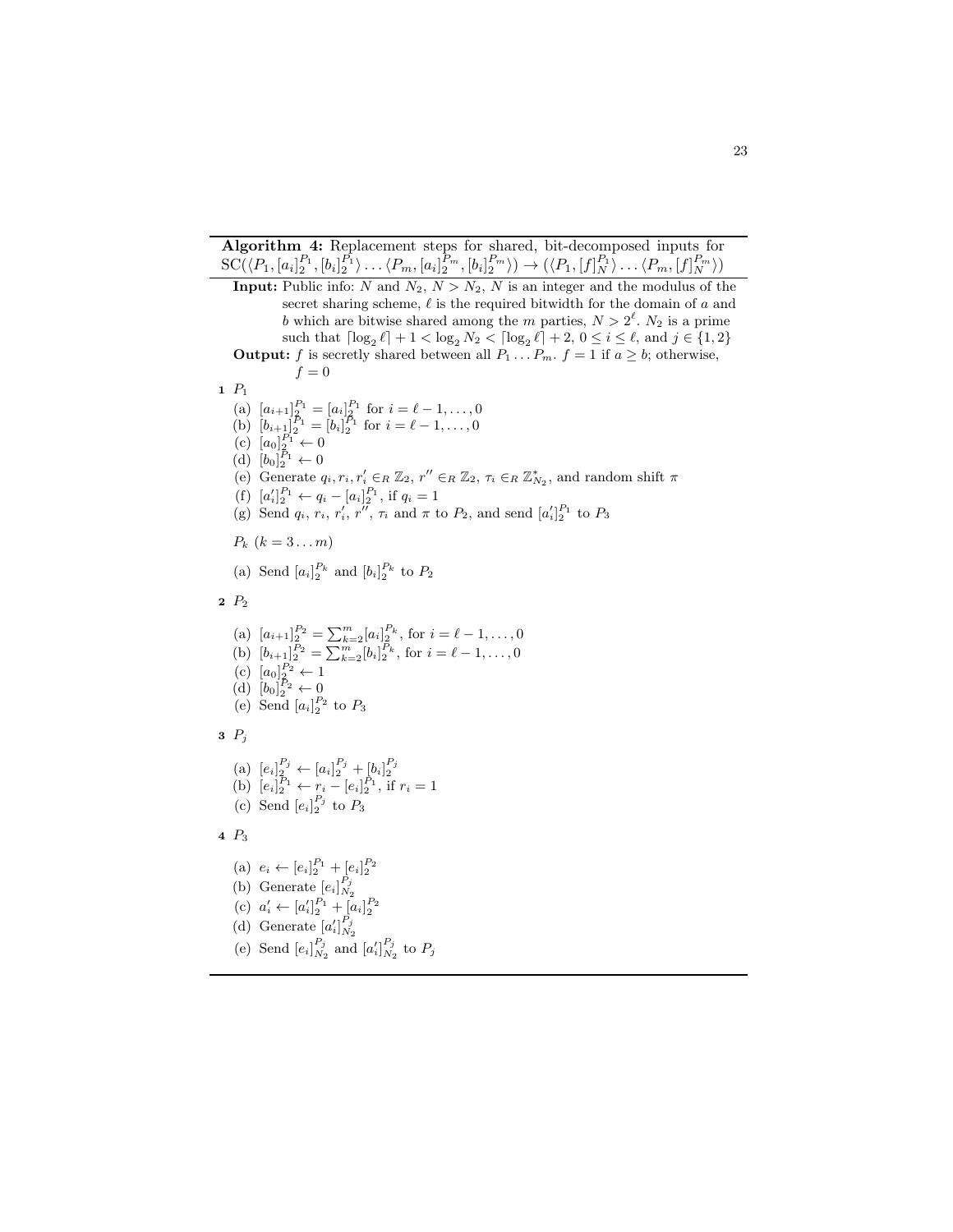5 
$$
P_j
$$
  
\n(a)  $[e_i]_{N_2}^{P_1} \leftarrow r_i - [e_i]_{N_2}^{P_1}$ , if  $r_i = 1$   
\n(b)  $[e_i]_{N_2}^{P_2} \leftarrow - [e_i]_{N_2}^{P_1}$ , if  $r_i = 1$   
\n(c)  $[a_i]_{N_2}^{P_1} \leftarrow q_i - [a_i]_{N_2}^{P_1}$ , if  $q_i = 1$   
\n(d)  $[a_i]_{N_2}^{P_2} \leftarrow - [a_i]_{N_2}^{P_2}$ , if  $q_i = 1$   
\n(e)  $[s_a]_{N_2}^{P_j} \leftarrow \sum_i [a_i]_{N_2}^{P_j}$   
\n(f)  $[\gamma'_i]_{N_2}^{P_j} \leftarrow [e_i]_{N_2}^{P_j}$   
\n(g)  $[\gamma'_i]_{N_2}^{P_j} \leftarrow [\gamma'_{i+1}]_{N_2}^{P_j} + [e_i]_{N_2}^{P_j}$ , for  $i = \ell - 1, ..., 0$   
\n(h)  $[\gamma_i]_{N_2}^{P_j} \leftarrow [\gamma'_i]_{N_2}^{P_j}$   
\n(i)  $[\gamma_i]_{N_2}^{P_j} \leftarrow [\gamma'_i]_{N_2}^{P_j} + [\gamma'_i]_{N_2}^{P_j}$ , for  $i = \ell - 1, ..., 0$   
\n(j)  $[\gamma_i]_{N_2}^{P_1} \leftarrow [\gamma_i]_{N_2}^{P_1} - 1$   
\n(k)  $[u_i]_{N_2}^{P_j} \leftarrow \gamma_i[\gamma_i]_{N_2}^{P_j}$   
\n(l)  $[v_i]_{N_2}^{P_j} \leftarrow \text{Shift}_{\pi}([u_i]_{N_2}^{P_j})$   
\n(m) Send  $[v_i]_{N_2}^{P_j}$  to  $P_3$ 

# 11  $P_j$

(a) 
$$
[f]_N^{P_1} \leftarrow r'' - [f]_{N}^{P_1}
$$
, if  $r'' = 1$   
\n(b)  $[f]_N^{P_2} \leftarrow -[f]_{N}^{P_2}$ , if  $r'' = 1$   
\n(c) Generate  $[f]_N^{P_j} \in R \mathbb{Z}_N$ , for  $k = 3, ..., m$   
\n(d)  $[f]_N^{P_j} \leftarrow [f]_{N}^{P_j} - \sum_{k=3}^{m} [f]_{N}^{P_j,k}$   
\n(e) Send  $[f]_N^{P_{j,k}}$  to  $P_k$ , for  $k = 3, ..., m$   
\n $P_k$   $(k = 3, ..., m)$   
\n(a)  $[f]_N^{P_k} \leftarrow [f]_N^{P_{1,k}} + [f]_N^{P_{2,k}}$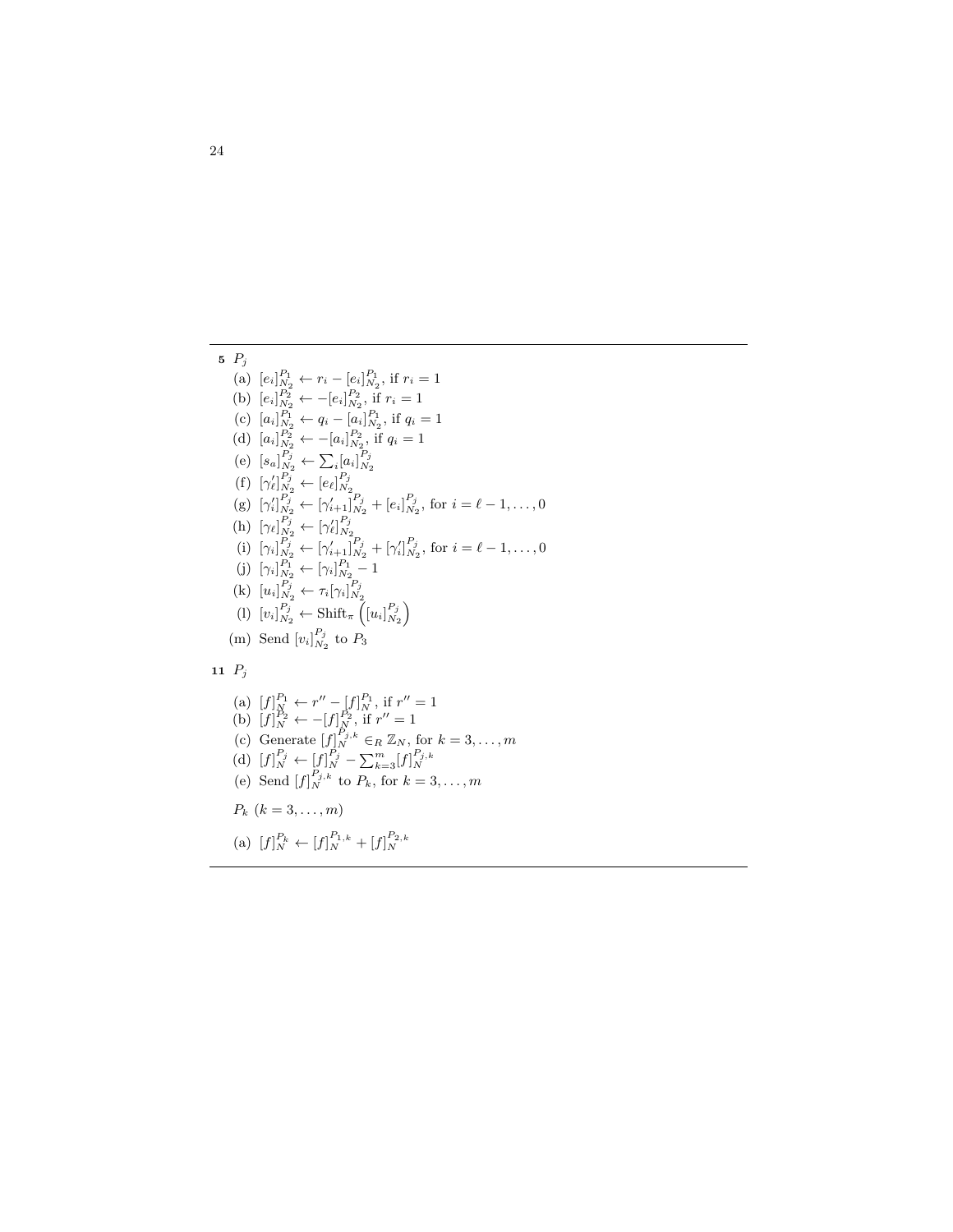## 6 Conclusion

Our contribution in this paper amounts to a proposed protocol for secure multipartly computation, specifically comparison, which can be implemented very efficiently in a secret sharing scheme. Using dynamic groups for share creation as well as protocol asymmetry, we have significantly reduced both the local computation as well as the communication complexity for this vital operation (multiple orders of magnitude less than other extant protocols as well as a reduction of order). It is our hope that our contributions thus far may be of immediate benefit to the academic and research communities for immediate use and efficiency improvement of many other protocols and programs dependent on a secure multi-party comparison operator.

Our future work in this area includes an extended presentation of our protocols to include security guarantees for different adversary models. We also plan to formally present the generalization of our protocol to function in the more general setting of values which have already been secretly shared rather than those privately and locally held at the initialization of the protocol, or those which have already been bit decomposed in the secret sharing scheme. Furthermore, we will investigate the necessary strategies to make our design applicable for Shamir's secret sharing scheme.

## References

- 1. Veugen, T., Blom, F., de Hoogh, S.J., Erkin, Z.: Secure comparison protocols in the semi-honest model. IEEE Journal of Selected Topics in Signal Processing 9(7) (2015) 1217–1228
- 2. Yao, A.C.C.: Protocols for secure computations. In: Foundations of Computer Science. Volume 82., IEEE (1982) 160–164
- 3. Franklin, M.K., Reiter, M.K.: Secure auction systems (April 25 2000) US Patent 6,055,518.
- 4. Hamlen, K., Kantarcioglu, M., Khan, L., Thuraisingham, B.: Security issues for cloud computing. Optimizing information security and advancing privacy assurance: new technologies 150 (2012)
- 5. Amdahl, G.M.: Validity of the single processor approach to achieving large scale computing capabilities. In: Proceedings of the ACM April 18-20, 1967, spring joint computer conference, ACM (1967) 483–485
- 6. Bar-Ilan, J., Beaver, D.: Non-cryptographic fault-tolerant computing in constant number of rounds of interaction. In: Proceedings of the eighth annual ACM Symposium on Principles of distributed computing, ACM (1989) 201–209
- 7. Reistad, T.I., Toft, T.: Secret sharing comparison by transformation and rotation. In: International Conference on Information Theoretic Security, Springer (2007) 169–180
- 8. Bogdanov, D.: How to securely perform computations on secret-shared data. Mater's Thesis (2007)
- 9. Reistad, T., Toft, T.: Linear, constant-rounds bit-decomposition. In: International Conference on Information Security and Cryptology, Springer (2009) 245–257
- 10. Toft, T.: Sub-linear, secure comparison with two non-colluding parties. In: International Workshop on Public Key Cryptography, Springer (2011) 174–191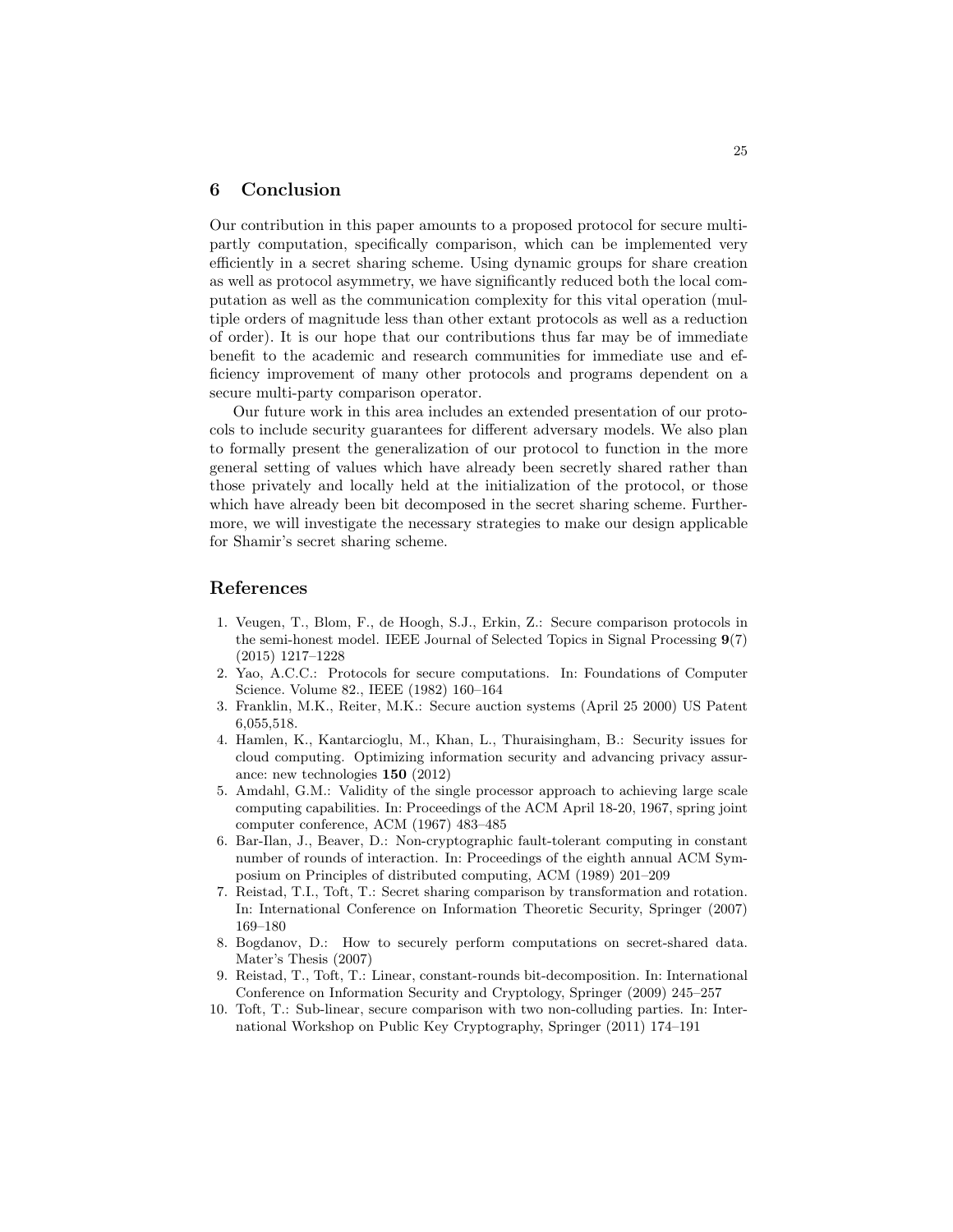- 11. Lipmaa, H., Toft, T.: Secure equality and greater-than tests with sublinear online complexity. In: International Colloquium on Automata, Languages, and Programming, Springer (2013) 645–656
- 12. Damgård, I., Fitzi, M., Kiltz, E., Nielsen, J.B., Toft, T.: Unconditionally secure constant-rounds multi-party computation for equality, comparison, bits and exponentiation. In: Theory of Cryptography Conference, Springer (2006) 285–304
- 13. Nishide, T., Ohta, K.: Multiparty computation for interval, equality, and comparison without bit-decomposition protocol. In: International Workshop on Public Key Cryptography, Springer (2007) 343–360
- 14. Yao, A.C.C.: How to generate and exchange secrets. In: Foundations of Computer Science, IEEE (1986) 162–167
- 15. Malkhi, D., Nisan, N., Pinkas, B., Sella, Y., et al.: Fairplay-secure two-party computation system. In: USENIX Security Symposium. Volume 4., San Diego, CA, USA (2004)
- 16. Ben-David, A., Nisan, N., Pinkas, B.: Fairplaymp: a system for secure multiparty computation. In: Proceedings of the 15th ACM conference on Computer and communications security, ACM (2008) 257–266
- 17. Henecka, W., Sadeghi, A.R., Schneider, T., Wehrenberg, I., et al.: Tasty: tool for automating secure two-party computations. In: Proceedings of the 17th ACM conference on Computer and communications security, ACM (2010) 451–462
- 18. Songhori, E.M., Hussain, S.U., Sadeghi, A.R., Schneider, T., Koushanfar, F.: Tinygarble: Highly compressed and scalable sequential garbled circuits. In: Security and Privacy, 2015, IEEE (2015) 411–428
- 19. Pullonen, P., Siim, S.: Combining secret sharing and garbled circuits for efficient private IEEE 754 floating-point computations. In Brenner, M., Christin, N., Johnson, B., Rohloff, K., eds.: Financial Cryptography and Data Security, Berlin, Heidelberg, Springer Berlin Heidelberg (2015) 172–183
- 20. Blake, I.F., Kolesnikov, V.: One-round secure comparison of integers. Journal of Mathematical Cryptology 3(1) (2009) 37–68
- 21. Damgård, I., Geisler, M., Kroigard, M.: Homomorphic encryption and secure comparison. International Journal of Applied Cryptography 1(1) (2008) 22–31
- 22. Fischlin, M.: A cost-effective pay-per-multiplication comparison method for millionaires. Topics in Cryptology—CT-RSA 2001 (2001) 457–471
- 23. Kerschbaum, F., Biswas, D., de Hoogh, S.: Performance comparison of secure comparison protocols. In: Database and Expert Systems Application, 2009. DEXA'09. 20th International Workshop on, IEEE (2009) 133–136
- 24. Barker, E.: Recommendation for key management—part 1: General (revision 4). http://nvlpubs.nist.gov/nistpubs/SpecialPublications/NIST.SP.800- 57pt1r4.pdf (2016)
- 25. Reistad, T.I.: Multiparty comparison-an improved multiparty protocol for comparison of secret-shared values (2009)
- 26. Crépeau, C., Savvides, G., Schaffner, C., Wullschleger, J.: Information-theoretic conditions for two-party secure function evaluation. In: EUROCRYPT, Springer (2006) 538–554
- 27. Goldreich, O.: Foundations of cryptography: volume 1, basic tools. Cambridge university press (2001)
- 28. Chebyshev, P.L.: Mémoire sur les nombres premiers. J. Math. Pures Appl. 17 (1852) 366–390
- 29. Ramanujan, S.: A proof of bertrand's postulate. Journal of the Indian Mathematical Society 11(181-182) (1919) 27

26